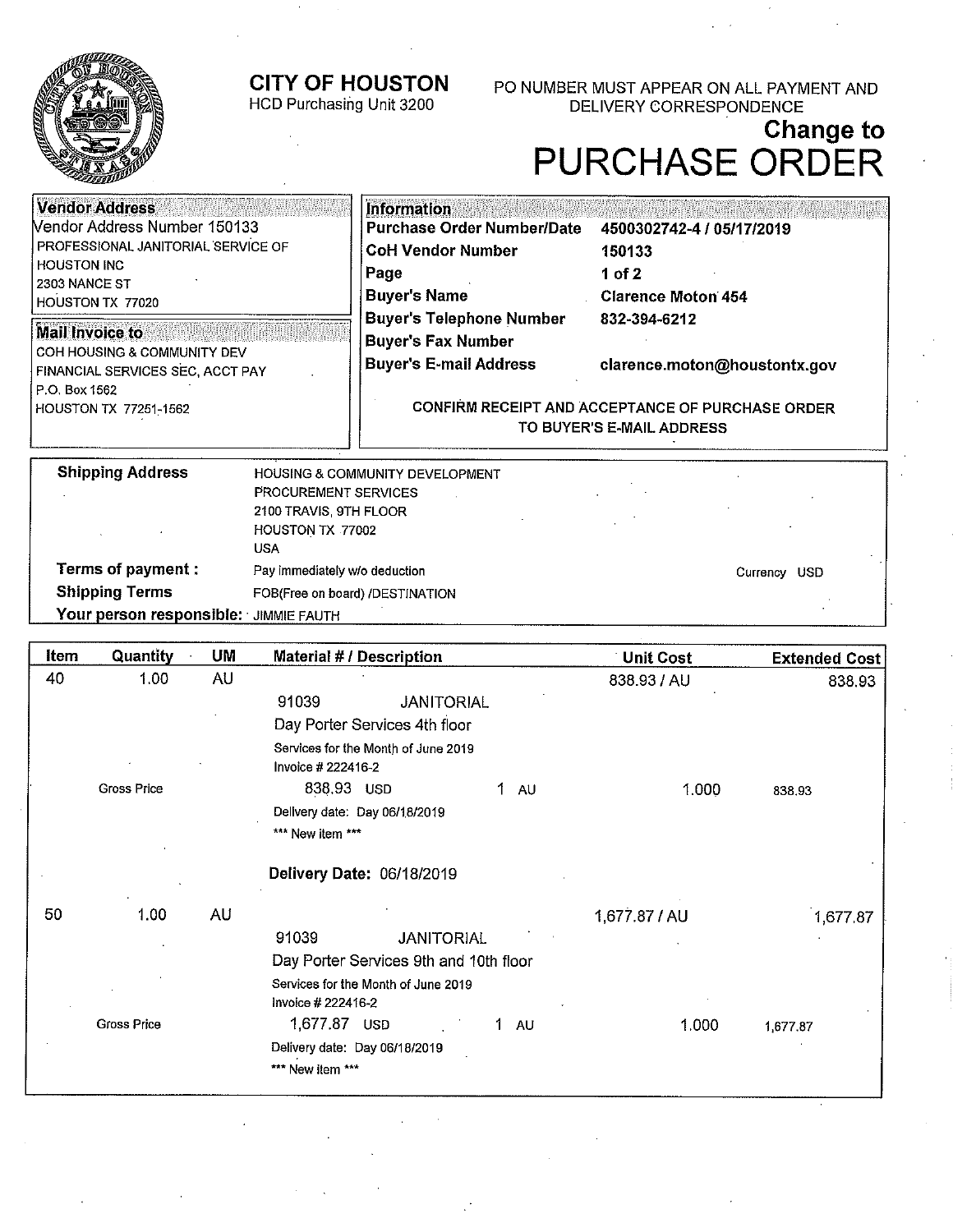



**Assistant or Deputy** Director: Date

#### PROCUREMENT REQUEST FORM

SING



| THE STATE OF THE PARTY OF THE TABLE                                                    |                                                                                    |                                                                                                                                                                                                                                                                                                |                                                                                                                                                                                         |
|----------------------------------------------------------------------------------------|------------------------------------------------------------------------------------|------------------------------------------------------------------------------------------------------------------------------------------------------------------------------------------------------------------------------------------------------------------------------------------------|-----------------------------------------------------------------------------------------------------------------------------------------------------------------------------------------|
| Signature of this document is still required.<br>* Required Fields [must be completed] | and \$3,000 to 49,0000 using non-Federal funds (COH AP 5-8, Executive Order 1.14). |                                                                                                                                                                                                                                                                                                | Note: The Procurement Request form is to solicit quotes through an informal (Small Purchase) bid process for purchasing transactions \$100,000 or less using Federal Funds (2 CFR 200.: |
| Description of Purchase *                                                              | Professional Janitorial Services                                                   | HCDD Division: *                                                                                                                                                                                                                                                                               | Compliance                                                                                                                                                                              |
| Deadline Date of<br>Request: *                                                         | 6/14/2019                                                                          | Purchase Type: *                                                                                                                                                                                                                                                                               | Service Under <50K                                                                                                                                                                      |
| Requester Name: *                                                                      | Parker, Sonya - HCD                                                                | Created:                                                                                                                                                                                                                                                                                       | 6/10/2019                                                                                                                                                                               |
| Requester Phone<br>Number: *                                                           | 832-394-6286                                                                       |                                                                                                                                                                                                                                                                                                |                                                                                                                                                                                         |
| Brief Description of Scope of Work for Goods/Services:                                 | June 2019 Payment Request for 9th and 10th floors at 2100 Travis St.               |                                                                                                                                                                                                                                                                                                |                                                                                                                                                                                         |
| Invoice # 222416-1                                                                     |                                                                                    |                                                                                                                                                                                                                                                                                                |                                                                                                                                                                                         |
| \$1677.87                                                                              |                                                                                    |                                                                                                                                                                                                                                                                                                |                                                                                                                                                                                         |
|                                                                                        | Note: Please allow a minimum of three (3) days for bid responses.                  |                                                                                                                                                                                                                                                                                                |                                                                                                                                                                                         |
|                                                                                        |                                                                                    |                                                                                                                                                                                                                                                                                                |                                                                                                                                                                                         |
|                                                                                        | <b>FINANCE USE ONLY</b>                                                            |                                                                                                                                                                                                                                                                                                | <b>PROCURMENT USE ONLY</b>                                                                                                                                                              |
| Fund Number:                                                                           | うなび                                                                                | Status:                                                                                                                                                                                                                                                                                        | Pending                                                                                                                                                                                 |
| <b>Funding Source:</b>                                                                 | CDBlr                                                                              | Purchase Order No#:                                                                                                                                                                                                                                                                            |                                                                                                                                                                                         |
| Cost Center:                                                                           |                                                                                    | Name of Vendor:                                                                                                                                                                                                                                                                                |                                                                                                                                                                                         |
| G/L Account:                                                                           | 3700030002<br>522430                                                               | Date Processed:                                                                                                                                                                                                                                                                                |                                                                                                                                                                                         |
| <b>Business Area:</b>                                                                  | 3200                                                                               | Date Received:                                                                                                                                                                                                                                                                                 |                                                                                                                                                                                         |
| Internal Order:                                                                        | $632000001 - 17$                                                                   | Total Amount: $\oint$ $\int$ $\oint$ $\bigg $ $\bigg $ $\bigg $ $\bigg $ $\bigg $ $\bigg $ $\bigg $ $\bigg $ $\bigg $ $\bigg $ $\bigg $ $\bigg $ $\bigg $ $\bigg $ $\bigg $ $\bigg $ $\bigg $ $\bigg $ $\bigg $ $\bigg $ $\bigg $ $\bigg $ $\bigg $ $\bigg $ $\bigg $ $\bigg $ $\bigg $ $\big$ |                                                                                                                                                                                         |
| BFY.                                                                                   | 2017                                                                               | <b>Procurement Staff</b>                                                                                                                                                                                                                                                                       |                                                                                                                                                                                         |
| Grant:                                                                                 | $32000001 - 2017$                                                                  | Priority:                                                                                                                                                                                                                                                                                      |                                                                                                                                                                                         |
| <b>Funas Reservation:</b>                                                              |                                                                                    | Notify Department:                                                                                                                                                                                                                                                                             |                                                                                                                                                                                         |
| Funds Approval Mgr:                                                                    |                                                                                    | Notify Department:                                                                                                                                                                                                                                                                             |                                                                                                                                                                                         |
|                                                                                        |                                                                                    |                                                                                                                                                                                                                                                                                                |                                                                                                                                                                                         |
| Justification of Need for Goods/Services                                               |                                                                                    | <b>Procurement Notes:</b>                                                                                                                                                                                                                                                                      |                                                                                                                                                                                         |
|                                                                                        |                                                                                    | 'eg 10263468                                                                                                                                                                                                                                                                                   |                                                                                                                                                                                         |
|                                                                                        |                                                                                    |                                                                                                                                                                                                                                                                                                |                                                                                                                                                                                         |
|                                                                                        |                                                                                    |                                                                                                                                                                                                                                                                                                |                                                                                                                                                                                         |
|                                                                                        |                                                                                    |                                                                                                                                                                                                                                                                                                |                                                                                                                                                                                         |
|                                                                                        |                                                                                    |                                                                                                                                                                                                                                                                                                |                                                                                                                                                                                         |
| Requestors Signature:<br>Date: $\ell$                                                  |                                                                                    | Supervising Manager (Purchase under \$5,000)<br>Manager:<br>Date:                                                                                                                                                                                                                              | $\omega$ . (a                                                                                                                                                                           |
| <b>Buyer's Signature:</b><br>Date:                                                     |                                                                                    | <b>Funds Approval Signature:</b><br>Date:                                                                                                                                                                                                                                                      |                                                                                                                                                                                         |
| Procurement DPU                                                                        |                                                                                    | (Purchase over \$5,000)                                                                                                                                                                                                                                                                        |                                                                                                                                                                                         |
| Signature:                                                                             |                                                                                    | CFO Signature                                                                                                                                                                                                                                                                                  |                                                                                                                                                                                         |
| Date:                                                                                  |                                                                                    | Date:                                                                                                                                                                                                                                                                                          |                                                                                                                                                                                         |
| (Purchase                                                                              |                                                                                    | Director Sianature (Only Consultant Services)                                                                                                                                                                                                                                                  |                                                                                                                                                                                         |

Director or Designee:

Date: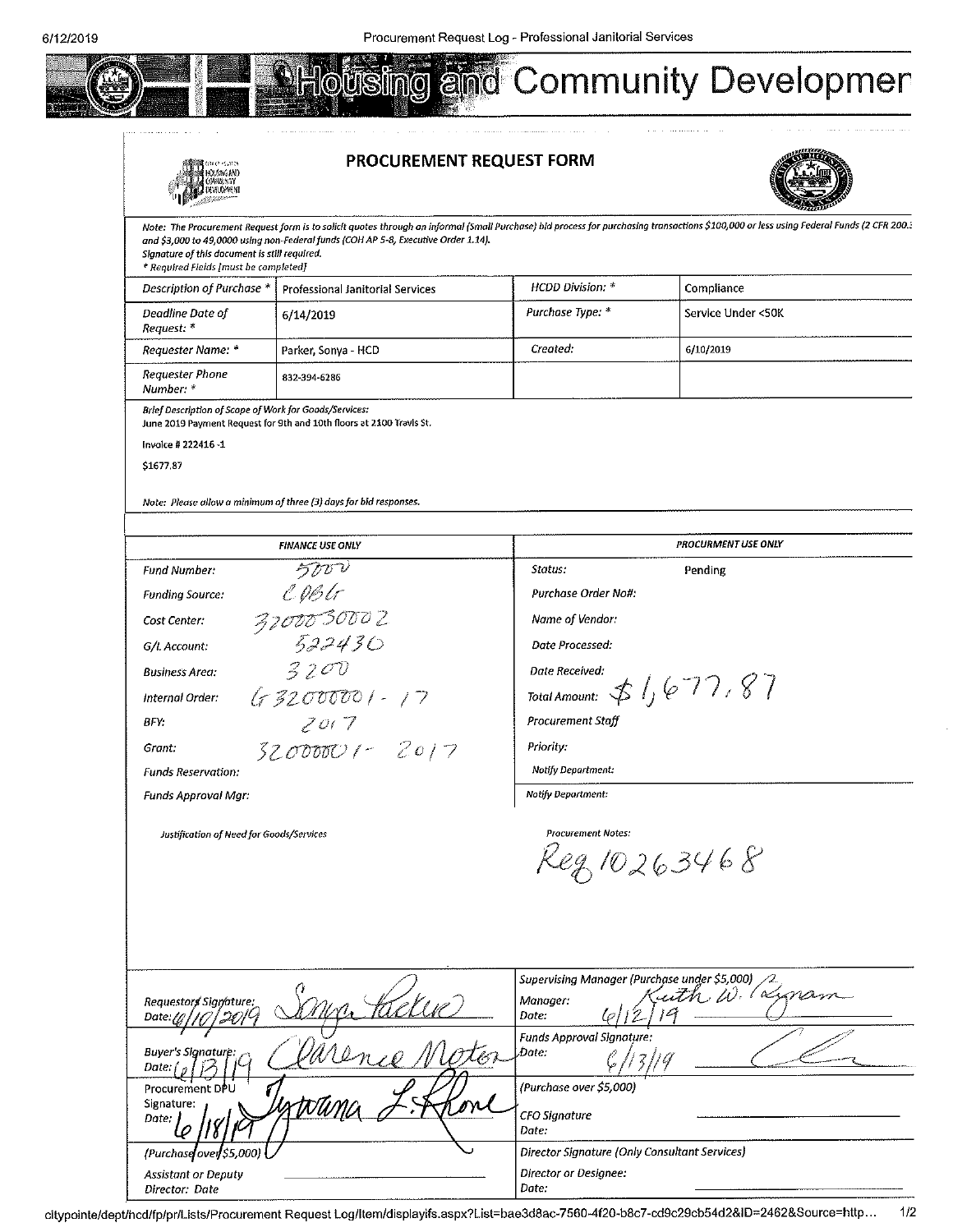Attachments

 $\hat{\boldsymbol{\theta}}$ 

 $\overline{a}$ 

PJS June 2019 Invoice 222416.pdf

Home CityPointe Support City of Hauston

 $\bar{z}$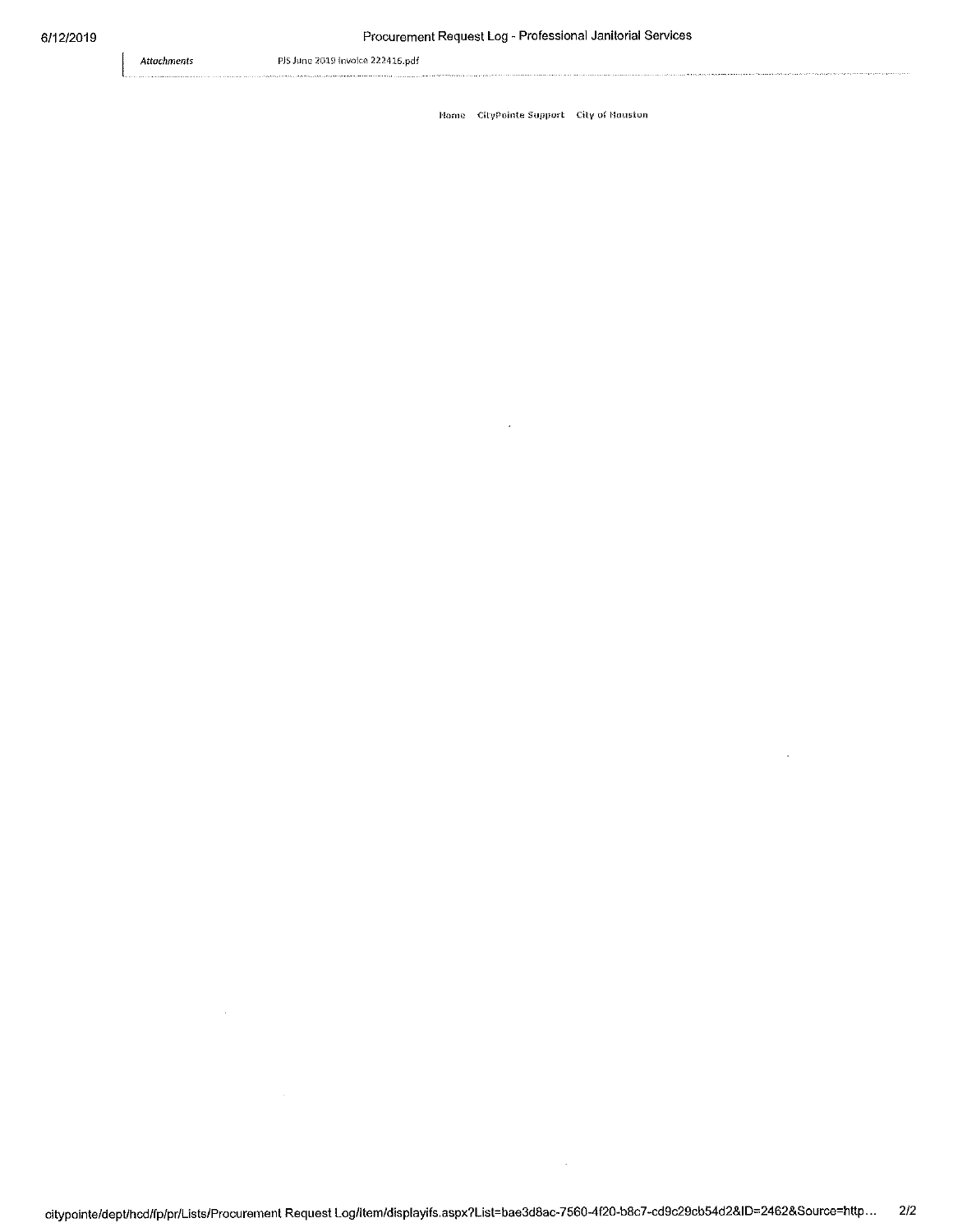

#### PROCUREMENT REQUEST FORM



**WAINAR** Note: The Procurement Request form is to solicit quotes through an informal (Small Purchase) bid process for purchasing transactions \$100,000 or less using Federal Funds (2 CFR 200. and \$3,000 to 49,0000 using non-Federal funds (COH AP 5-8, Executive Order 1.14). Signature of this document is still required. \* Required Fields [must be completed] HCDD Division: \* Description of Purchase \* **Professional Janitorial Services** Compliance Purchase Type: \* Deadline Date of 6/13/2019 Service Under <50K Request: \* Created: Requester Name: \* Parker, Sonya - HCD 6/10/2019 Requester Phone 832-394-6286 Number: \* Brief Description of Scope of Work for Goods/Services: June 2019 Payment Request for 4th floor at 2100 Travis St. Invoice # 222416-2 \$838.93 Note: Please allow a minimum of three (3) days for bid responses. **PROCURMENT USE ONLY FINANCE USE ONLY** Status: **Fund Number:** Pending Purchase Order Nott: **Funding Source:** 0030002 Name of Vendor: Cost Center: Date Processed: G/L Account:  $\mathsf{O}\mathsf{I}\mathsf{O}\mathsf{I}$ **Business Area:** Date Received: Total Amount  $838.73$ Internal Order: BD3200077-19 Procurement Staff **BFY** 32000077-2019 Priority: Grant: Notify Department: Funds Reservation: Notify Department: **Funds Approval Mgr:** Justification of Need for Goods/Services **Procurement Notes:** leg. 1026 3468<br>?0.4500302747 Supervising Manager (Purchase under \$5,000) rakin Lynam Manager:  $U$ Requestors \$ignature: Date: Date: '12 **Funds Approval Signature** Date: **Buver's Sianature:** Date:

(Purchase over \$5,000)

CFO Signature

Date:

Director Signature (Only Consultant Services)

Director or Designee: Date:

Procurement DPU Signature:

(Purchase over \$5

**Assistant or Deputy** Director: Date

noo

Date: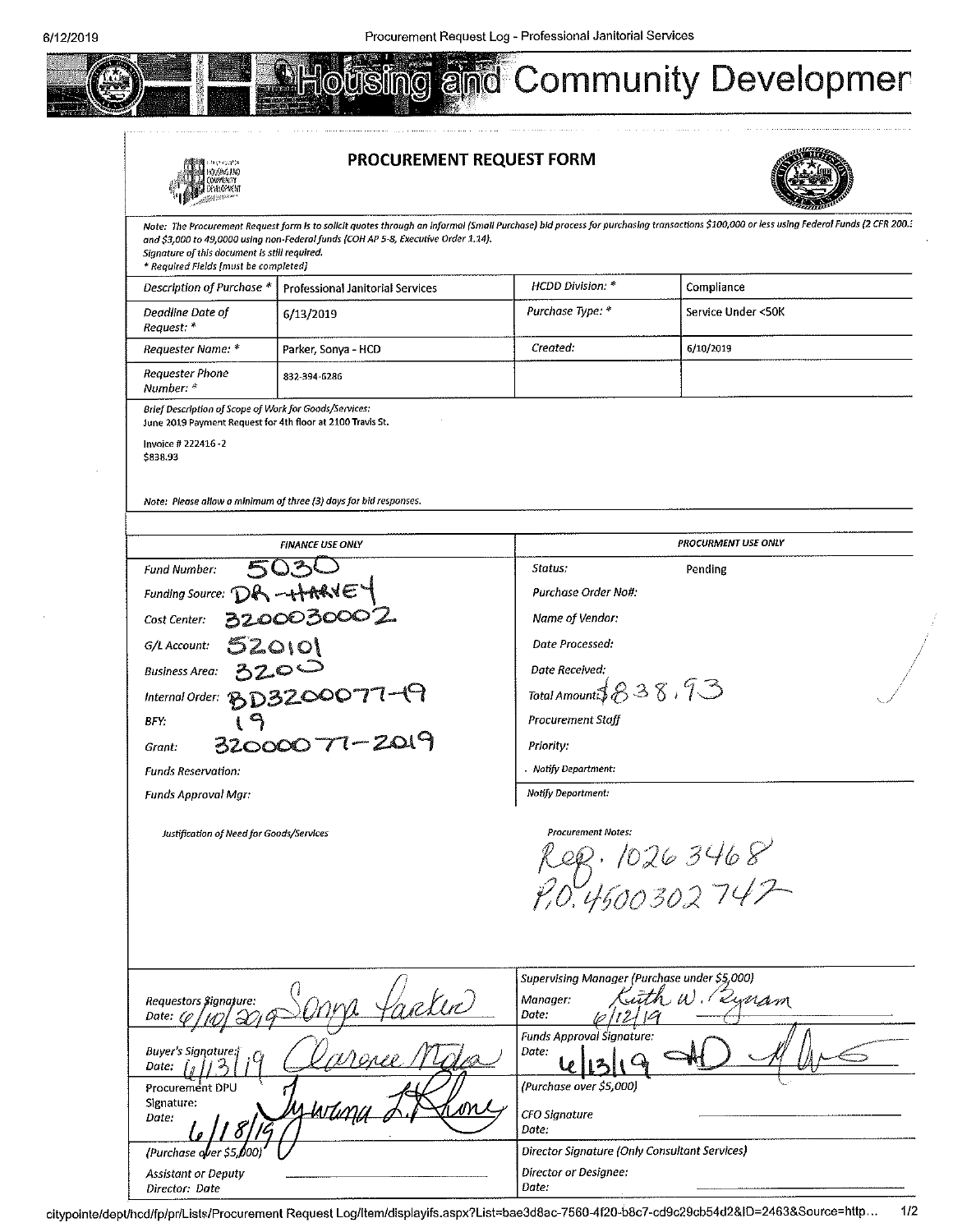Attachments

PJS June 2019 Invoice 222416.pdf

Home CityPointe Support City of Houston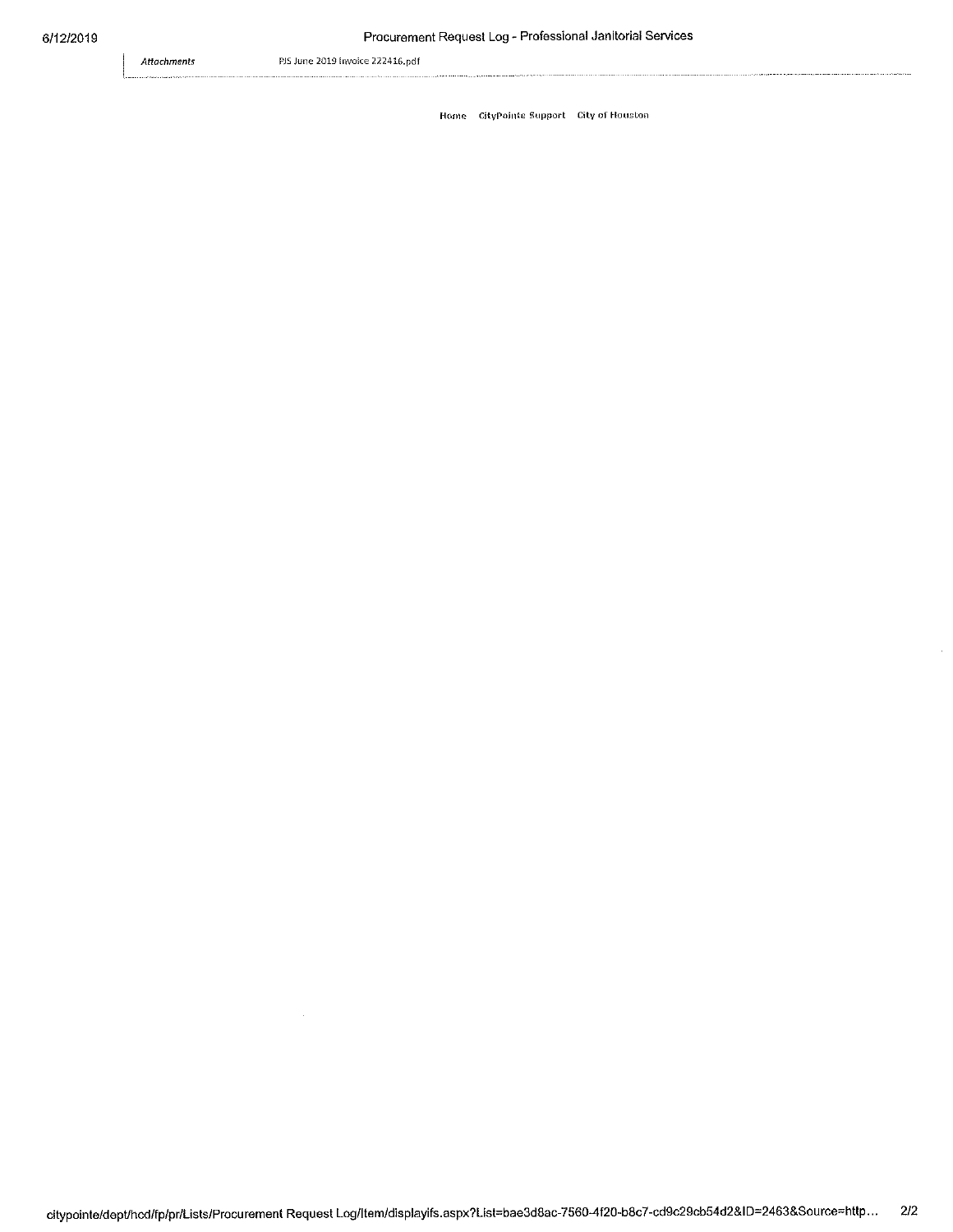

HCD Purchasing Unit 3200

PO NUMBER MUST APPEAR ON ALL PAYMENT AND DELIVERY CORRESPONDENCE

 $\mathcal{E}$ 

# Change to<br>PURCHASE ORDER

| <b>Vendor Address</b><br><b>Nendor Address Number 150133</b><br>PROFESSIONAL JANITORIAL SERVICE OF<br>I HOUSTON INC<br>l 2303 NANCE ST<br>HOUSTON TX 77020 | <b>Information</b><br><b>Purchase Order Number/Date</b><br><b>CoH Vendor Number</b><br>Page<br><b>Buyer's Name</b> | 4500302742-3 / 05/17/2019<br>150133<br>1 of 2<br><b>Clarence Moton 454</b> |  |
|------------------------------------------------------------------------------------------------------------------------------------------------------------|--------------------------------------------------------------------------------------------------------------------|----------------------------------------------------------------------------|--|
| <b>Mail Invoice to</b><br>I COH HOUSING & COMMUNITY DEV<br>FINANCIAL SERVICES SEC, ACCT PAY                                                                | <b>Buyer's Telephone Number</b><br><b>Buyer's Fax Number</b><br><b>Buyer's E-mail Address</b>                      | 832-394-6212<br>clarence.moton@houstontx.gov                               |  |
| P.O. Box 1562<br><b>HOUSTON TX 77251-1562</b>                                                                                                              | CONFIRM RECEIPT AND ACCEPTANCE OF PURCHASE ORDER<br>TO BUYER'S E-MAIL ADDRESS                                      |                                                                            |  |

| <b>Shipping Address</b>               | <b>HOUSING &amp; COMMUNITY DEVELOPMENT</b> |                  |
|---------------------------------------|--------------------------------------------|------------------|
|                                       | PROCUREMENT SERVICES                       |                  |
|                                       | 2100 TRAVIS, 9TH FLOOR                     |                  |
|                                       | HOUSTON TX 77002                           |                  |
|                                       | USA                                        |                  |
| Terms of payment :                    | Pay immediately w/o deduction              | USD.<br>Currency |
| <b>Shipping Terms</b>                 | FOB(Free on board) /DESTINATION            |                  |
| Your person responsible: JIMMIE FAUTH |                                            |                  |

| Item            | Quantity           | UM | <b>Material #/Description</b>                 | <b>Unit Cost</b> | <b>Extended Cost</b> |
|-----------------|--------------------|----|-----------------------------------------------|------------------|----------------------|
| 10 <sup>1</sup> | 1.00               | AU |                                               | 1,887.59 / AU    | 1,887.59             |
|                 |                    |    | <b>JANITORIAL</b><br>91039                    |                  |                      |
|                 |                    |    | Day Porter Services - 4th Floor               |                  |                      |
|                 | <b>Gross Price</b> |    | 1,887.59 USD<br>1.<br>AU.                     | 1.000            | 1,887.59             |
|                 |                    |    | *** Net price changed ***                     |                  |                      |
|                 |                    |    | *** Item reactivated ***                      |                  |                      |
|                 |                    |    | *** Services changed ***                      |                  |                      |
|                 |                    |    | Changed Expected value of unplanned services: | 1,887.59         |                      |
|                 |                    |    | Delivery Date: 12/31/2019                     |                  |                      |
| 20              | 1,00               | AU |                                               | 1,929.56 / AU    | 1,929.56             |
|                 |                    |    | <b>JANITORIAL</b><br>91039                    |                  |                      |
|                 |                    |    | Day Porter Services - 9th and 10th floor      |                  |                      |
|                 | <b>Gross Price</b> |    | $1 \quad \text{AU}$<br>1,929.56 USD           | 1.000            | 1,929.56             |
|                 |                    |    | *** Net price changed ***                     |                  |                      |
|                 |                    |    | *** Item reactivated ***                      |                  |                      |
|                 |                    |    | *** Services changed ***                      |                  |                      |
|                 |                    |    | Changed Expected value of unplanned services: | 1.929.56         |                      |

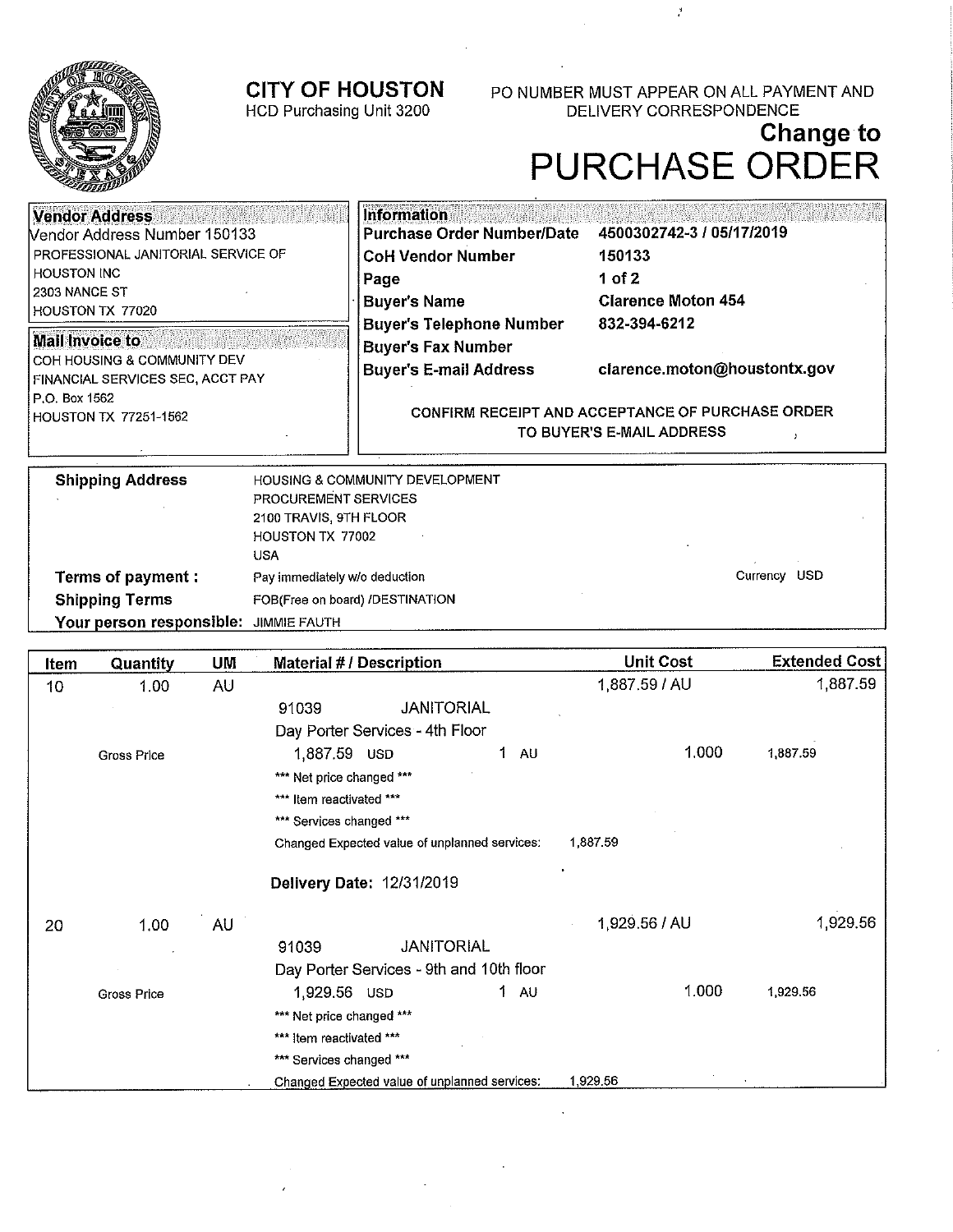**CITY OF HOUSTON** 

HCD Purchasing Unit 3200

PO NUMBER MUST APPEAR ON ALL PAYMENT AND **DELIVERY CORRESPONDENCE** 

# **Change to PURCHASE ORDER**

PO number/date 4500302742 -3 / 05/17/2019 Page 2 of 2

| Item       | Quantity | UM | <b>Material #/ Description</b>   | <b>Unit Cost</b> | <b>Extended Cost</b> |
|------------|----------|----|----------------------------------|------------------|----------------------|
|            |          |    | <b>Delivery Date: 12/31/2019</b> |                  |                      |
| Total **** |          |    |                                  | <b>USD</b>       | 5,662.80             |

The Terms and Conditions specified on http://purchasing.houstontx.gov will apply.<br>
I hereby certify a certificate of the necessity of this expenditure is on file in this<br>
department.<br>
department.<br>
department. <sup>g</sup> Verovi r *Ote*kn

| Aufmedor |       |  |  |
|----------|-------|--|--|
|          | Mayor |  |  |

**Chief Procurement Officer** 

www

Controller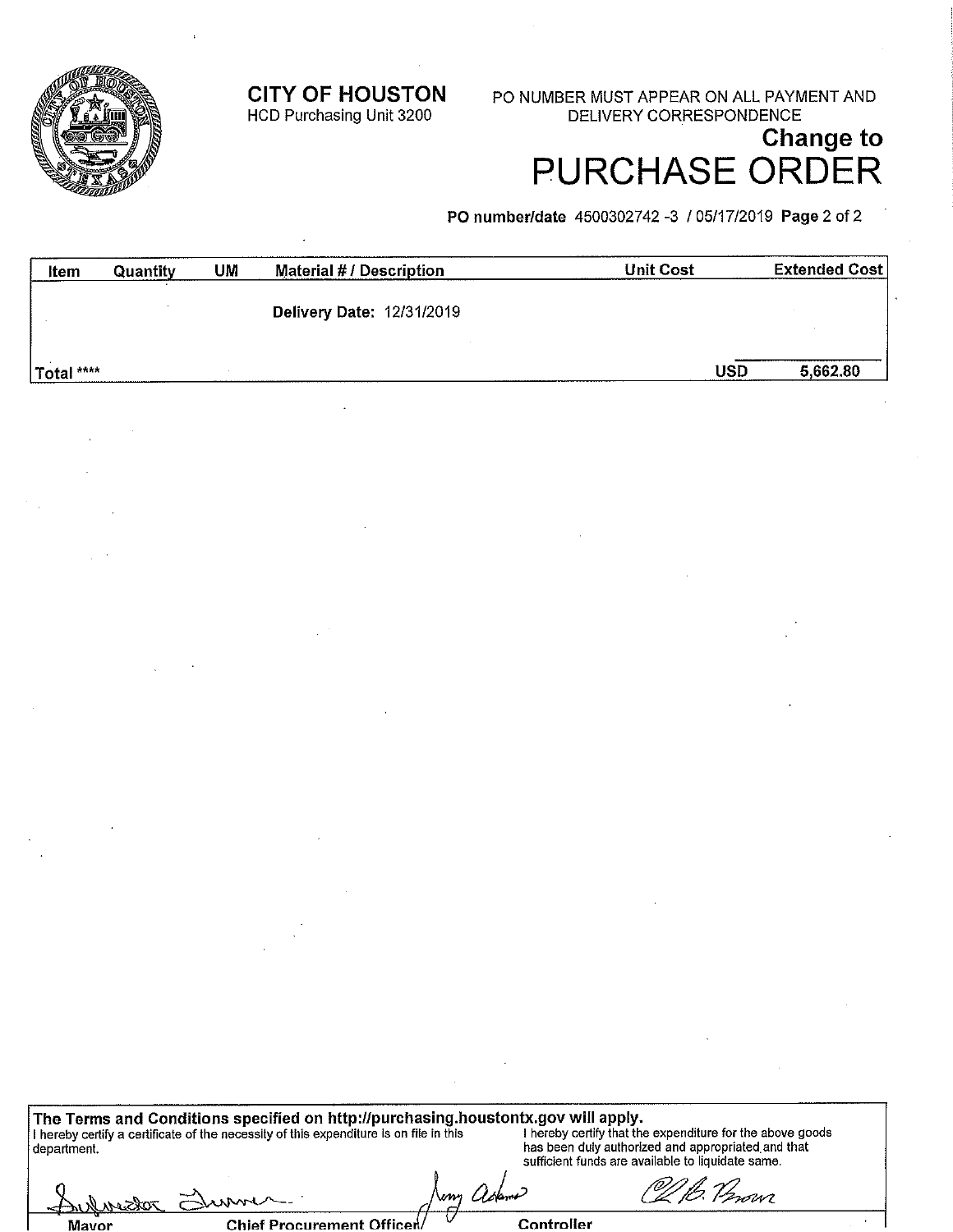



PROCUREMENT REQUEST FORM



|                                                                                        | <b>PROCUREMENT REQUEST FORM</b>                                                                                                                                                                                                                                                  |                                                                        |                     |      |
|----------------------------------------------------------------------------------------|----------------------------------------------------------------------------------------------------------------------------------------------------------------------------------------------------------------------------------------------------------------------------------|------------------------------------------------------------------------|---------------------|------|
| Signature of this document is still required.<br>* Required Fields [must be completed] | Note: The Procurement Request form is to solicit quotes through an informal (Small Purchase) bid process for purchasing transactions \$100,000 or less using Federal Funds (2 CFR 200.318)<br>and \$3,000 to 49,0000 using non-Federal funds (COH AP 5-8, Executive Order 1.14). |                                                                        |                     |      |
| Description of Purchase *                                                              | Professional Janitorial Service of Housto                                                                                                                                                                                                                                        | HCDD Division: *                                                       | Compliance          | Ŧ    |
| Deadline Date of<br>Request: *                                                         | 5/10/2019<br>圉                                                                                                                                                                                                                                                                   | Purchase Type: *                                                       | Service Under <50K  | ۷.   |
| Requester Name: *                                                                      | 致国<br>Lawson, Roxanne - HCD;                                                                                                                                                                                                                                                     | Created:                                                               | 5/8/2019            | 廽    |
| Requester Phone<br>Number: *                                                           | 4-6307                                                                                                                                                                                                                                                                           |                                                                        |                     |      |
| Brief Description of Scope of Work for Goods/Services:                                 | Day porter services for level 4 at 2100 Travis - May 2019 - \$880.88<br>Note: Please allow a minimum of three (3) days for bid responses.                                                                                                                                        |                                                                        |                     |      |
|                                                                                        |                                                                                                                                                                                                                                                                                  |                                                                        | PROCURMENT USE ONLY |      |
| Fund Number:                                                                           | <b>FINANCE USE ONLY</b><br>5030<br>¥.                                                                                                                                                                                                                                            | Status:                                                                | Pending             |      |
| <b>Funding Source:</b>                                                                 | ۷.                                                                                                                                                                                                                                                                               | Purchase Order No#:                                                    |                     |      |
| Cost Center:                                                                           | DR-HAZVEY<br>Broascoor<br>۲.                                                                                                                                                                                                                                                     | Name of Vendor:                                                        |                     |      |
| G/L Account:                                                                           | 522430<br>¥                                                                                                                                                                                                                                                                      | Date Processed:                                                        |                     | 廽    |
| <b>Business Area:</b>                                                                  | ۷                                                                                                                                                                                                                                                                                | Date Received:                                                         |                     |      |
| Internal Order:                                                                        | <u>1P3200077-19</u>                                                                                                                                                                                                                                                              | Total Amount:                                                          |                     |      |
| BFY:                                                                                   | FV2019<br>$\pmb{\mathrm{v}}$                                                                                                                                                                                                                                                     | Procurement Staff                                                      |                     | 8. W |
| Grant:                                                                                 | 32000077-2019                                                                                                                                                                                                                                                                    | Priority:                                                              |                     |      |
| <b>Funds Reservation:</b>                                                              |                                                                                                                                                                                                                                                                                  | Notify Department:                                                     | Procurement         |      |
| Funds Approval Mgr:                                                                    | 見題                                                                                                                                                                                                                                                                               | Notify Department:                                                     | Finance             |      |
| Justification of Need for Goods/Services                                               |                                                                                                                                                                                                                                                                                  | <b>Procurement Notes:</b>                                              |                     |      |
| Requestors Signeture,<br>Date:                                                         |                                                                                                                                                                                                                                                                                  | Supervising Manager (Purghase under,<br>Manager:<br>Date:              | 00O)                |      |
| Buyer's Signafure.<br>Date:                                                            |                                                                                                                                                                                                                                                                                  | Funds Approval Signature:<br>Date:                                     |                     |      |
| Procurement DPL<br>Signature:<br>Date:                                                 |                                                                                                                                                                                                                                                                                  | (Purchase over \$5,000)<br>CFO Signature<br>Date:                      |                     |      |
| (Purchase over S5,000)                                                                 |                                                                                                                                                                                                                                                                                  | Director Signature (Only Consultant Services)<br>Director or Designee: |                     |      |
| <b>Assistant or Deputy</b><br>Director: Date                                           |                                                                                                                                                                                                                                                                                  | Date:                                                                  |                     |      |
| Attachments                                                                            | 8 Click here to attach a file                                                                                                                                                                                                                                                    |                                                                        |                     |      |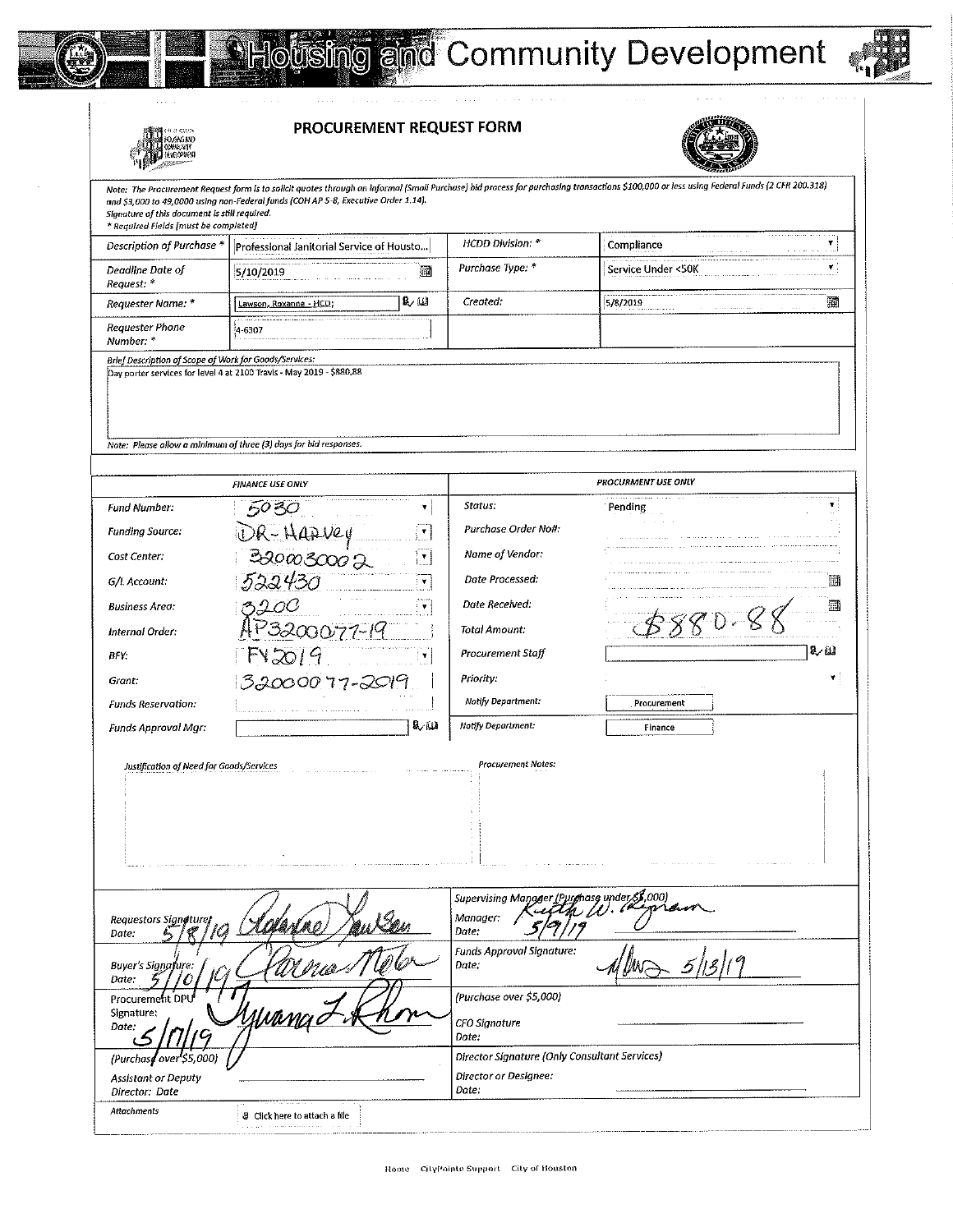

**MARINA (1989)**<br>A TOURA AND<br>A A CULONAIS A

Š



PROCUREMENT REQUEST FORM



| n ka<br>a an ainm an                                                                   |                                                                                                                                                                                                                                                                                  |                                               |                              |                    |
|----------------------------------------------------------------------------------------|----------------------------------------------------------------------------------------------------------------------------------------------------------------------------------------------------------------------------------------------------------------------------------|-----------------------------------------------|------------------------------|--------------------|
| Signature of this document is still required.<br>* Required Fields [must be completed] | Note: The Procurement Request form is to solicit quotes through an informal (Small Purchase) bid process for purchasing transactions \$100,000 or less using Federal Funds (2 CFR 200.318)<br>and \$3,000 to 49,0000 using non-Federal funds (COH AP 5-8, Executive Order 1.14). |                                               |                              |                    |
| Description of Purchase *                                                              | Professional Janitorial Service of Housto                                                                                                                                                                                                                                        | HCDD Division: *                              | Compliance<br>contractor and | ۳                  |
| Deadline Date of<br>Request: *                                                         | 5/10/2019<br>酾                                                                                                                                                                                                                                                                   | Purchase Type: *                              | Service Under <50K           | $\pmb{\mathrm{v}}$ |
| Requester Name: *                                                                      | لمنابكا<br>Lawson, Roxanne - HCD;                                                                                                                                                                                                                                                | Created:                                      | 5/8/2019                     | 逦                  |
| Requester Phone<br>Number: *                                                           | 4-6307                                                                                                                                                                                                                                                                           |                                               |                              |                    |
| Brief Description of Scope of Work for Goods/Services:                                 | Purchase order for day porter services for level 4 at 2100 Travis - April 2019 - \$922.83<br>Note: Please allow a minimum of three (3) days for bid responses.                                                                                                                   |                                               |                              |                    |
|                                                                                        | <b>FINANCE USE ONLY</b>                                                                                                                                                                                                                                                          |                                               | <b>PROCURMENT USE ONLY</b>   |                    |
| <b>Fund Number:</b>                                                                    | ۷                                                                                                                                                                                                                                                                                | Status:                                       | Pending                      | ۷                  |
|                                                                                        | 503 O                                                                                                                                                                                                                                                                            | Purchase Order No#:                           |                              |                    |
| <b>Funding Source:</b>                                                                 | DR-HARVEY<br>$\pmb{\mathrm{v}}$<br>3300030002                                                                                                                                                                                                                                    | Name of Vendor:                               |                              |                    |
| Cost Center:                                                                           | ₹.                                                                                                                                                                                                                                                                               | Date Processed:                               |                              |                    |
| G/L Account:                                                                           | 522430<br>۷                                                                                                                                                                                                                                                                      |                                               |                              | 逦                  |
| <b>Business Area:</b>                                                                  | 3200<br>Υ.                                                                                                                                                                                                                                                                       | Date Received:                                |                              | 邇                  |
| Internal Order:                                                                        | P3200077-19                                                                                                                                                                                                                                                                      | Total Amount:                                 |                              |                    |
| BFY.                                                                                   | PY2019<br>мj                                                                                                                                                                                                                                                                     | Procurement Staff                             |                              | ڭ ر8               |
| Grant:                                                                                 | 22000077-2019                                                                                                                                                                                                                                                                    | Priority:                                     |                              |                    |
| <b>Funds Reservation:</b>                                                              |                                                                                                                                                                                                                                                                                  | Natify Department:                            | Procurement                  |                    |
| Funds Approval Mgr:                                                                    | 見間                                                                                                                                                                                                                                                                               | Notify Department:                            | Finance                      |                    |
| Justification of Need for Goods/Services                                               |                                                                                                                                                                                                                                                                                  | <b>Procurement Notes:</b>                     |                              |                    |
|                                                                                        |                                                                                                                                                                                                                                                                                  | Supervising Manager (Purchase undez \$5,000)  |                              |                    |
| Requestors Signofure:<br>Date: $\mathbb{A}$<br>ĸ                                       |                                                                                                                                                                                                                                                                                  | Manager:<br>Date:<br>S                        | uth W. Coman                 |                    |
| Buyer's Signature:<br>Date:                                                            | respublikanser<br>Parence Mot                                                                                                                                                                                                                                                    | Funds Approval Signature:<br>Date.            |                              |                    |
| Procurement DPU                                                                        |                                                                                                                                                                                                                                                                                  | (Purchase over \$5,000)                       |                              |                    |
| Signature:<br>Date:                                                                    |                                                                                                                                                                                                                                                                                  | CFO Signature<br>Date:                        |                              |                    |
| (Purchase over \$5,000)                                                                |                                                                                                                                                                                                                                                                                  | Director Signature (Only Consultant Services) |                              |                    |
| <b>Assistant or Deputy</b><br>Director: Date                                           |                                                                                                                                                                                                                                                                                  | Director or Designee:<br>Date:                |                              |                    |
| Attachments                                                                            | § Click here to attach a file                                                                                                                                                                                                                                                    |                                               |                              |                    |
|                                                                                        |                                                                                                                                                                                                                                                                                  |                                               |                              |                    |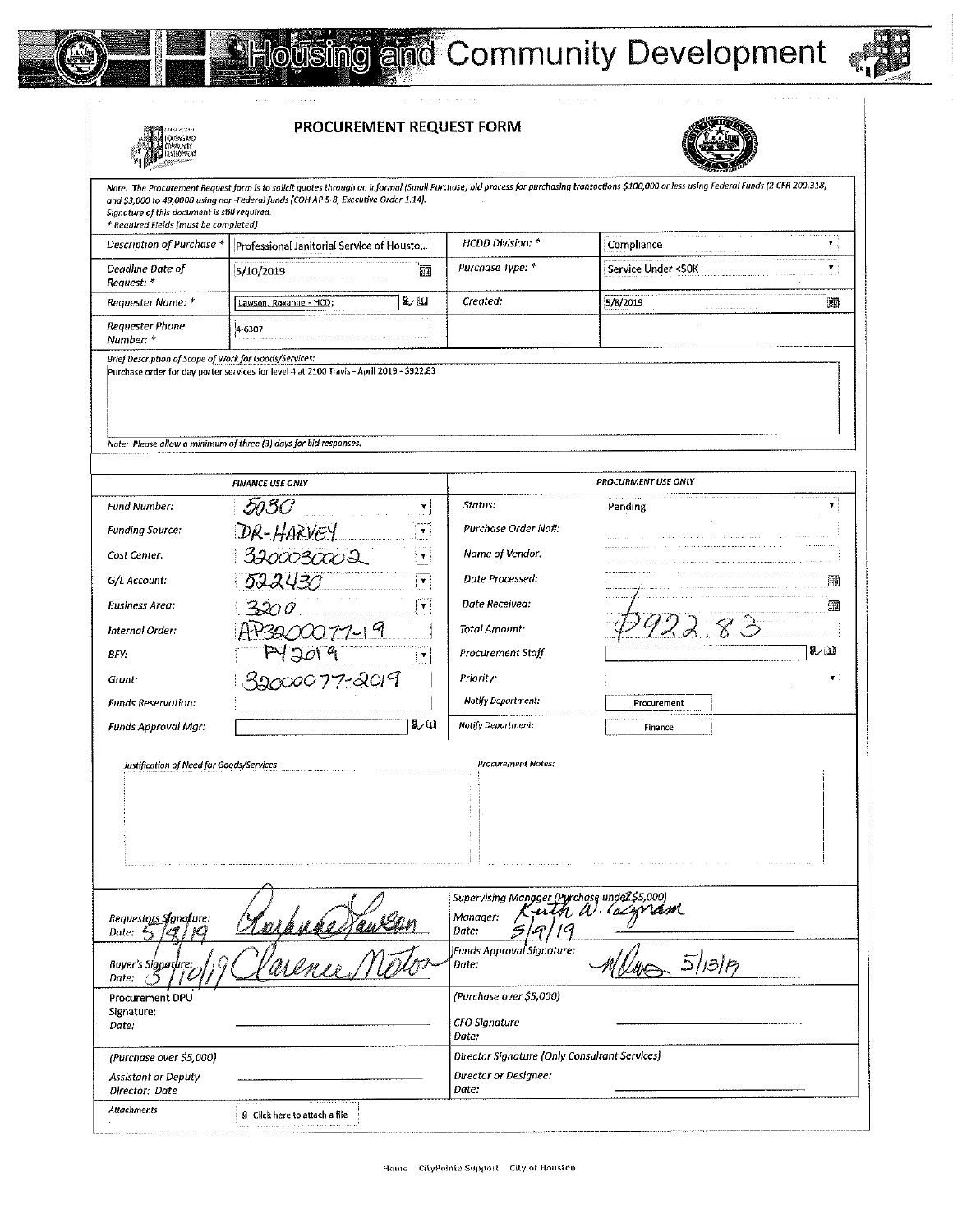



 $\bar{z}$ 



|                                                                                        | PROCUREMENT REQUEST FORM                                                                                                                                                   |                                                                                 |                                                                                                                                                                                            |     |
|----------------------------------------------------------------------------------------|----------------------------------------------------------------------------------------------------------------------------------------------------------------------------|---------------------------------------------------------------------------------|--------------------------------------------------------------------------------------------------------------------------------------------------------------------------------------------|-----|
| Slanature of this document is still required.<br>* Required Fields (must be completed) | and \$3,000 to 49,0000 using non-Federal funds (COH AP 5-8, Executive Order 1.14).                                                                                         |                                                                                 | Note: The Procurement Request form is to solicit quotes through an informal (Small Purchase) bid process for purchasing transactions \$100,000 or less using Federal Funds (2 CFR 200.318) |     |
| Description of Purchase *                                                              | Professional Janitorial Service of Housto                                                                                                                                  | HCDD Division. *                                                                | Compliance                                                                                                                                                                                 |     |
| Deadline Date of<br>Request: *                                                         | 5/10/2019<br>齏                                                                                                                                                             | Purchase Type: *                                                                | Service Under <50K                                                                                                                                                                         |     |
| Requester Name: *                                                                      | ४∕ धा<br>Lawson, Roxanne - HCD;                                                                                                                                            | Created:                                                                        | 5/8/2019<br>the company of the                                                                                                                                                             | 邇   |
| <b>Requester Phone</b><br>Number: *                                                    | 4-6307                                                                                                                                                                     |                                                                                 |                                                                                                                                                                                            |     |
| Brief Description of Scope of Work for Goods/Services:                                 | Purchase order for day porter services for levels 9 and 10 at 2100 Travis - April 2019 - \$\$1,845.65<br>Note: Please allow a minimum of three (3) days for bid responses. |                                                                                 |                                                                                                                                                                                            |     |
|                                                                                        | <b>FINANCE USE ONLY</b>                                                                                                                                                    |                                                                                 | PROCURMENT USE ONLY                                                                                                                                                                        |     |
| <b>Fund Number:</b>                                                                    | 5000                                                                                                                                                                       | Status:                                                                         | Pending                                                                                                                                                                                    | 7   |
| Funding Source:                                                                        | HOME<br>$\pmb{\mathrm{v}}$                                                                                                                                                 | Purchase Order Noll:                                                            |                                                                                                                                                                                            |     |
| Cost Center:                                                                           | 3200030002<br>$\mathbf{v}$                                                                                                                                                 | Name of Vendor:                                                                 |                                                                                                                                                                                            |     |
| G/L Account.                                                                           | 522430                                                                                                                                                                     | Date Processed:                                                                 |                                                                                                                                                                                            | 缅   |
| <b>Business Area:</b>                                                                  |                                                                                                                                                                            | Date Received:                                                                  |                                                                                                                                                                                            | 賱   |
| Internal Order:                                                                        | 3200                                                                                                                                                                       | Total Amount:                                                                   |                                                                                                                                                                                            |     |
| BFY.                                                                                   | $\frac{F32000043-19}{2019}$                                                                                                                                                | Procurement Staff                                                               |                                                                                                                                                                                            | க∠ய |
| Grant:                                                                                 | 32000043 - 2019                                                                                                                                                            | Priority:                                                                       |                                                                                                                                                                                            |     |
| <b>Funds Reservation:</b>                                                              |                                                                                                                                                                            | Notify Department:                                                              | Procurement                                                                                                                                                                                |     |
| Funds Approval Mgr:                                                                    | 象仙                                                                                                                                                                         | <b>Notify Department:</b>                                                       | Finance                                                                                                                                                                                    |     |
| Justification of Need for Goods/Services                                               |                                                                                                                                                                            | <b>Procurement Notes:</b><br>and a series of the                                | Purchase Reg - 1026239<br>P.O. UKOO 300 742<br>$\prime\sim\!\!\varphi$<br>and a state of the<br>$\alpha$ and $\alpha$ and $\alpha$<br>the second contract of the con-                      |     |
| Requestors Signature:<br>Date:                                                         |                                                                                                                                                                            | Supervising Manager (Purchase under \$5,000)<br>Manager:<br>Date:               | 11 de europe                                                                                                                                                                               |     |
| Buyer's Signature:<br>Date:                                                            |                                                                                                                                                                            | <b>Funds Approval Signature:</b><br>Date:                                       |                                                                                                                                                                                            |     |
| Procurement DPU<br>Signature:<br>Date: p                                               |                                                                                                                                                                            | (Purchase over \$5,000)<br>CFO Signature<br>Date:                               |                                                                                                                                                                                            |     |
| Purchase over S\$ 000<br><b>Assistant or Deputy</b><br>Director: Date                  |                                                                                                                                                                            | Director Signature (Only Consultant Services)<br>Director or Designee:<br>Date: |                                                                                                                                                                                            |     |
| <b>Attachments</b>                                                                     | @ Click here to attach a file<br>and a constraint contract and $\mathcal{O}(2\pi)$ , $\mathcal{O}(2\pi)$ , $\mathcal{O}(2\pi)$ , and                                       |                                                                                 |                                                                                                                                                                                            |     |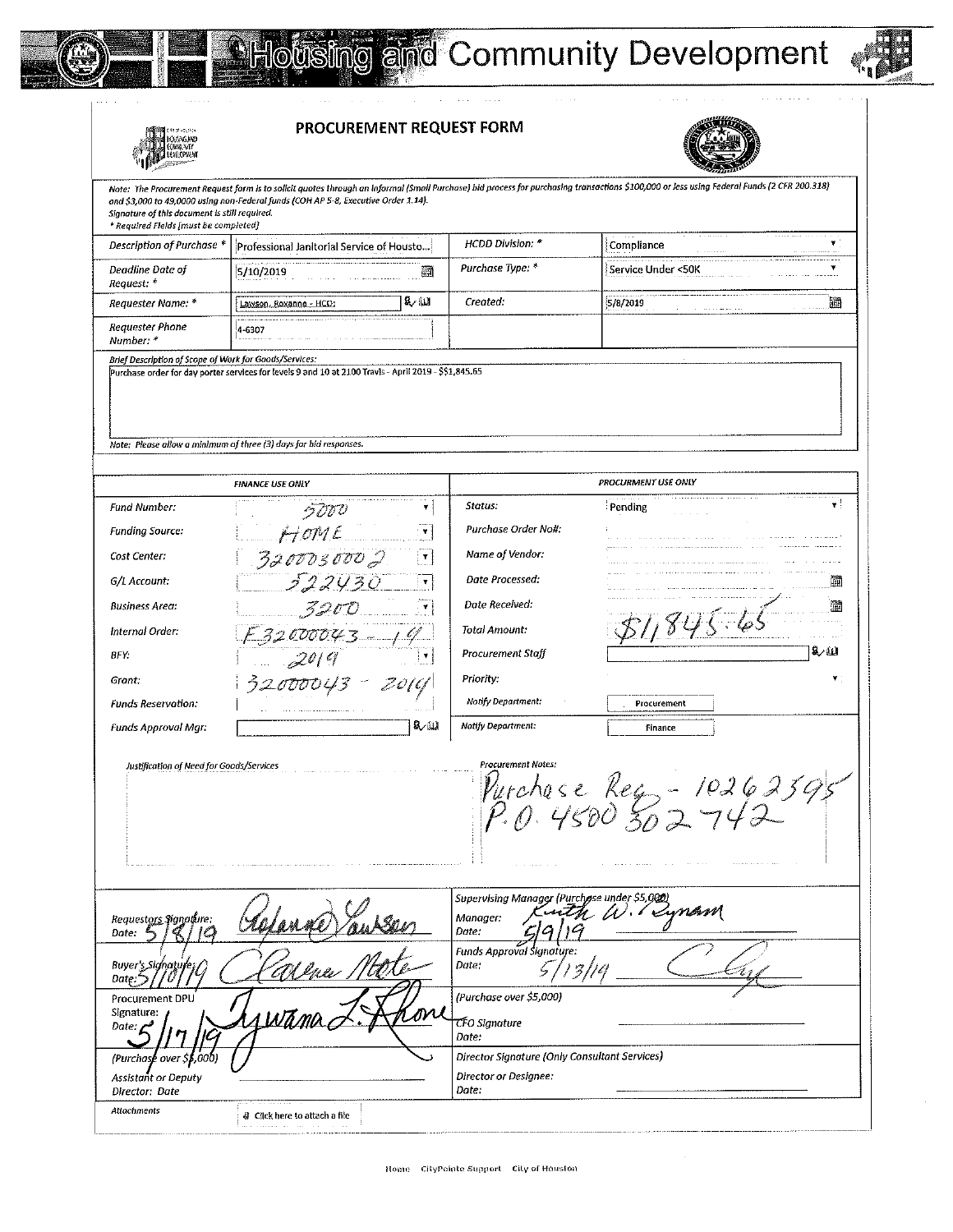

**FRANCISCO**<br>COMANY<br>COMANY<br>COMANY RESERVED



PROCUREMENT REQUEST FORM



| 甲乙酸                                                                                    |                                                                                                               |                                                                         |                                                                                                                                                                                            |    |
|----------------------------------------------------------------------------------------|---------------------------------------------------------------------------------------------------------------|-------------------------------------------------------------------------|--------------------------------------------------------------------------------------------------------------------------------------------------------------------------------------------|----|
| Signature of this document is still required.<br>* Required Fields [must be completed] | and \$3,000 to 49,0000 using non-Federal funds (COH AP 5-8, Executive Order 1.14).                            |                                                                         | Note: The Procurement Request form is to solicit quotes through an informal (Small Purchase) bid process for purchasing transactions \$100,000 or less using Federal Funds (2 CFR 200.318) |    |
| Description of Purchase *                                                              | Professional Janitorial Service of Housto                                                                     | HCDD Division. *                                                        | Compliance                                                                                                                                                                                 | ۷  |
| Deadline Date of<br>Request: *                                                         | 5/10/2019<br>孤                                                                                                | Purchase Type: *                                                        | Service Under <50K                                                                                                                                                                         | У. |
| Requester Name: *                                                                      | 致血<br>Lawson, Roxanne - HCD;                                                                                  | Created:                                                                | 5/8/2019                                                                                                                                                                                   | 缅  |
| Requester Phone<br>Number: *                                                           | 4-6307                                                                                                        |                                                                         |                                                                                                                                                                                            |    |
| Brief Description of Scope of Work for Goods/Services:                                 | Increase to purchase order for day porter services for levels 9 and 10 at 2100 Travis - May 2019 - \$1,761.76 |                                                                         |                                                                                                                                                                                            |    |
|                                                                                        | Note: Piease allow a minimum of three (3) days for bid responses.                                             |                                                                         |                                                                                                                                                                                            |    |
|                                                                                        | <b>FINANCE USE ONLY</b>                                                                                       |                                                                         | <b>PROCURMENT USE ONLY</b>                                                                                                                                                                 |    |
| Fund Number:                                                                           |                                                                                                               | Status:                                                                 | Pending                                                                                                                                                                                    | ▼  |
| Funding Source:                                                                        |                                                                                                               | Purchase Order No#:                                                     |                                                                                                                                                                                            |    |
| Cost Center:                                                                           | $\frac{5000}{1000}$ x<br>$\frac{1}{3200030002}$                                                               | Name of Vendor:                                                         |                                                                                                                                                                                            |    |
| G/L Account.                                                                           |                                                                                                               | Date Processed:                                                         |                                                                                                                                                                                            |    |
| <b>Business Area:</b>                                                                  | $\frac{522430}{3200}$                                                                                         | Date Received:                                                          |                                                                                                                                                                                            | 賱  |
| Internal Order:                                                                        | <u> X 3,200000   - 19 - </u>                                                                                  | Total Amount:                                                           | 71611                                                                                                                                                                                      |    |
| BFY:                                                                                   | 2019                                                                                                          | Procurement Staff                                                       |                                                                                                                                                                                            | 取田 |
| Grant.                                                                                 | 32000001-2019                                                                                                 | Priority:                                                               |                                                                                                                                                                                            |    |
| <b>Funds Reservation:</b>                                                              |                                                                                                               | Notify Department:                                                      | Procurement                                                                                                                                                                                |    |
| Funds Approval Mgr:                                                                    | 矿田                                                                                                            | Notify Department:                                                      | Finance                                                                                                                                                                                    |    |
| Justification of Need for Goods/Services                                               |                                                                                                               | <b>Procurement Notes:</b>                                               |                                                                                                                                                                                            |    |
| Requestors Sighature:<br>Date:                                                         |                                                                                                               | Supervising Manager (Purchase under £5,000)<br>مدس<br>Manager:<br>Date: | W. Kunam                                                                                                                                                                                   |    |
| Buyer's Sigilature:<br>Date:                                                           | 'Alma                                                                                                         | <b>Funds Approval Signature:</b><br>Date:                               |                                                                                                                                                                                            |    |
| Procurement DPU<br>Signature:<br>Date:<br>rc.                                          |                                                                                                               | (Purchase over \$5,000)<br>CFO Signature<br>Date:                       |                                                                                                                                                                                            |    |
| (Purchase over \$5,000)                                                                |                                                                                                               | Director Signature (Only Consultant Services)                           |                                                                                                                                                                                            |    |
| <b>Assistant or Deputy</b><br>Director: Date                                           |                                                                                                               | Director or Designee:<br>Date:                                          |                                                                                                                                                                                            |    |
| Attachments                                                                            | ම Click here to attach a file                                                                                 |                                                                         |                                                                                                                                                                                            |    |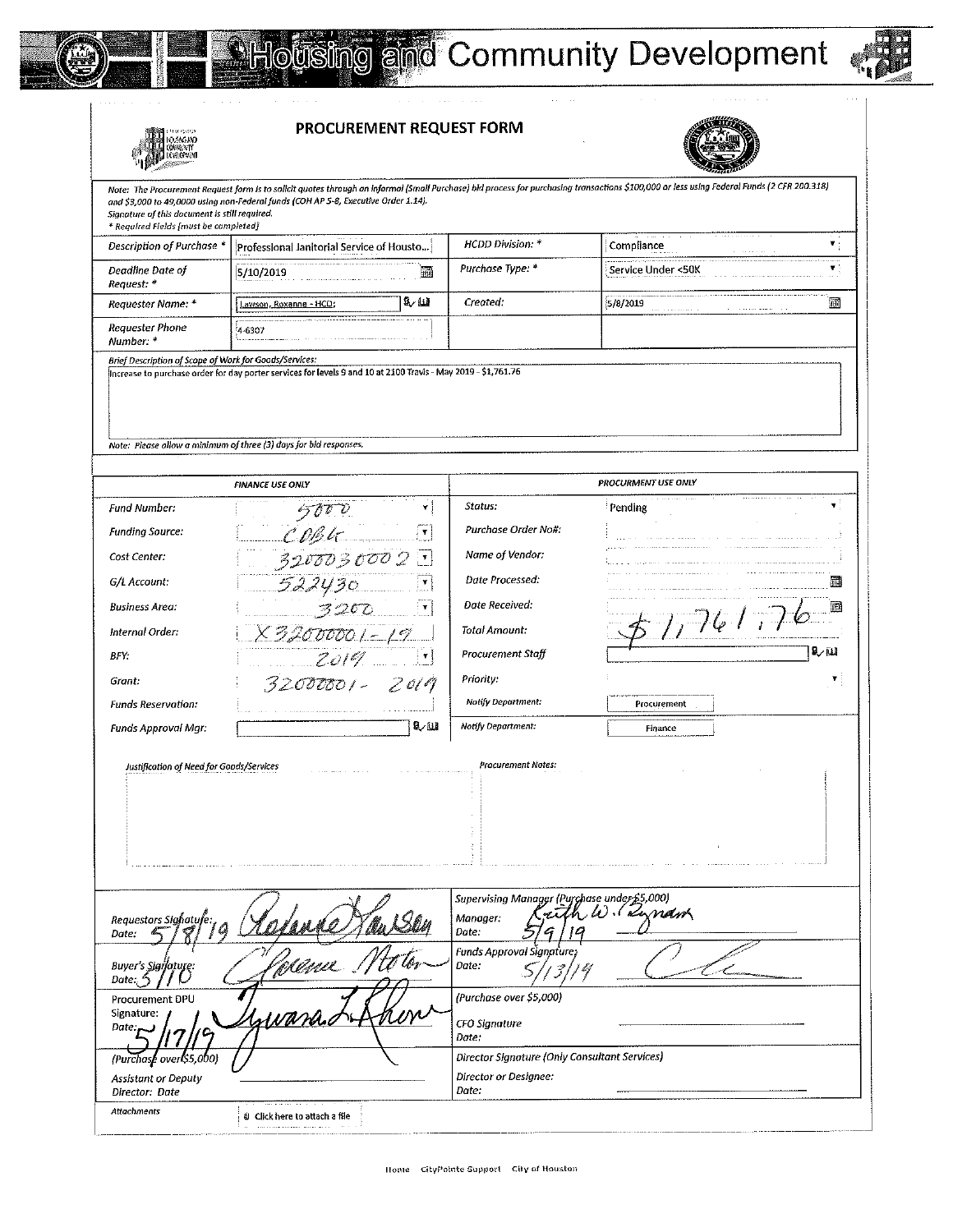### Lawson, Roxanne - HCD

| Houston Invoices <invoices@pjs.com></invoices@pjs.com> |
|--------------------------------------------------------|
| Thursday, May 2, 2019 5:09 PM                          |
| Lawson, Roxanne - HCD                                  |
| Victoria Caldera                                       |
| PJS Invoice #221545                                    |
| 221545.pdf; 221545.xml                                 |
|                                                        |

[Message Came from Outside the City of Houston Mail System]

Dear Customer,

Please see the attached invoice(s). You may use the attachment as an original for remittance purposes.

Feel free to contact us directly, should you need further assistance:

| Victoria Caldera    |
|---------------------|
|                     |
| Laura Fonseca       |
|                     |
| Gabriella Villarrea |
|                     |
|                     |

You can also call our main office number at 713-850-0287 during business hours and you will be referred to the appropriate person.

Thank you for your continued business!

Sincerely,

**PJS Accounting Department**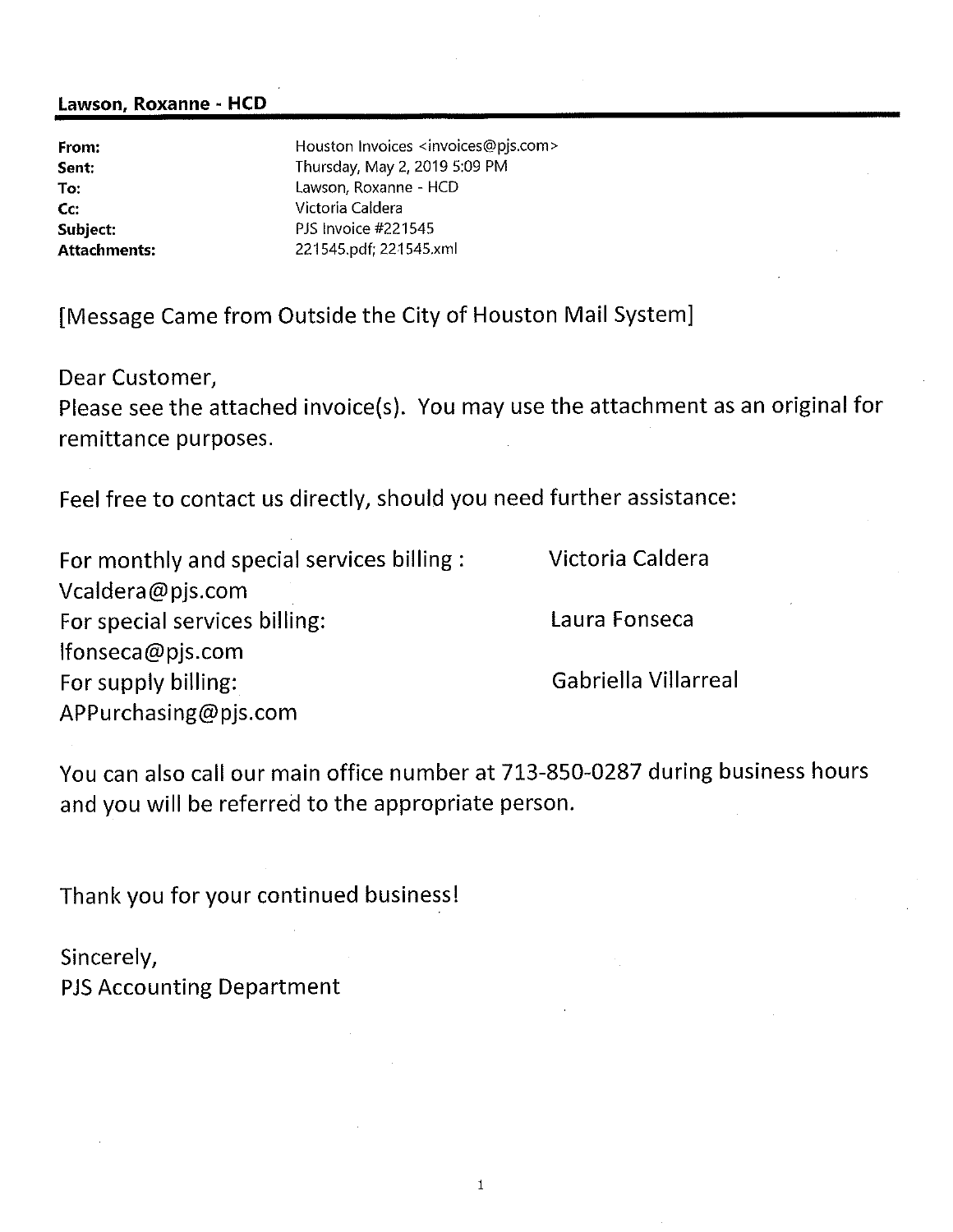

**City of Houston Finance-Strategic Procurement Division** 

# **Sole Source Justification**

| <b>General Information</b>                    | Date: 5/13/2019                     |
|-----------------------------------------------|-------------------------------------|
| Department: Housing and Community Development | Phone No.: 832.394.6307             |
| Contact Name: Roxanne Lawson                  | Email: Roxanne.lawson@houstontx.gov |

| <b>Vendor Information</b>                              | Requisition No.: $10262595$ |
|--------------------------------------------------------|-----------------------------|
| Name: Professional Janitorial Service of Houston, Inc. | Purchase Order No.:         |
| Address: 2303 Nance Street                             | Contract No.:               |
| Houston, Texas 77020                                   |                             |
|                                                        |                             |
|                                                        |                             |

**Description.** Please provide a description of the goods or services required, the duration or frequency of the requirement, and the location where the services or goods will be delivered. Please also identify the annual cost of this good or service.

PJS performs daily janitorial and cleaning maintenance services for the HCD spaces at 2100 Travis, including frequent cleaning of restrooms, conference spaces, cleaning of glass doors and windows throughout the office, disposal of garbage, and spot vacuuming when necessary. PJS furnishes all materials and equipment necessary to perform the foregoing services.

The annual cost of this service is \$33,000.00; the remainder of the annual cost is \$30,000.00.

Type. Please select one of the options and explain below.  $X$  Single Source  $\Box$  Proprietary/Copyright Restrictions  $\Box$  Equipment Compatibility Exclusive or Unique Capability □ Patented Product Other:

Explanation: Why is this product or service the only one that would satisfy the requirement(s)?

PJS is the current contracted janitorial service for the landlord/management company and is already familiar with the building spaces and cleaning requirements. Their service has been utilized by the management company for the last 2 years. This is the preferred company of the management company and the one to whom HCD was referred for janitorial service.

Due Diligence. Describe the due diligence performed that led to the conclusion that this is a sole source.

This is the preferred janitorial service for the Midtown Central Square, LLC.

| -------------------<br>Department Recommendation |               |
|--------------------------------------------------|---------------|
| Requestor:<br><b>CONTRACTOR</b><br>,,,,,         | Date: 5/13/19 |
| --<br>Director:<br>it Mart<br>Department<br>محصص | Date: 5/13/19 |
|                                                  |               |

| <b>Chief Procurement Officer's Approval</b> |  |       |  |  |
|---------------------------------------------|--|-------|--|--|
| Signature.                                  |  | Date: |  |  |
|                                             |  |       |  |  |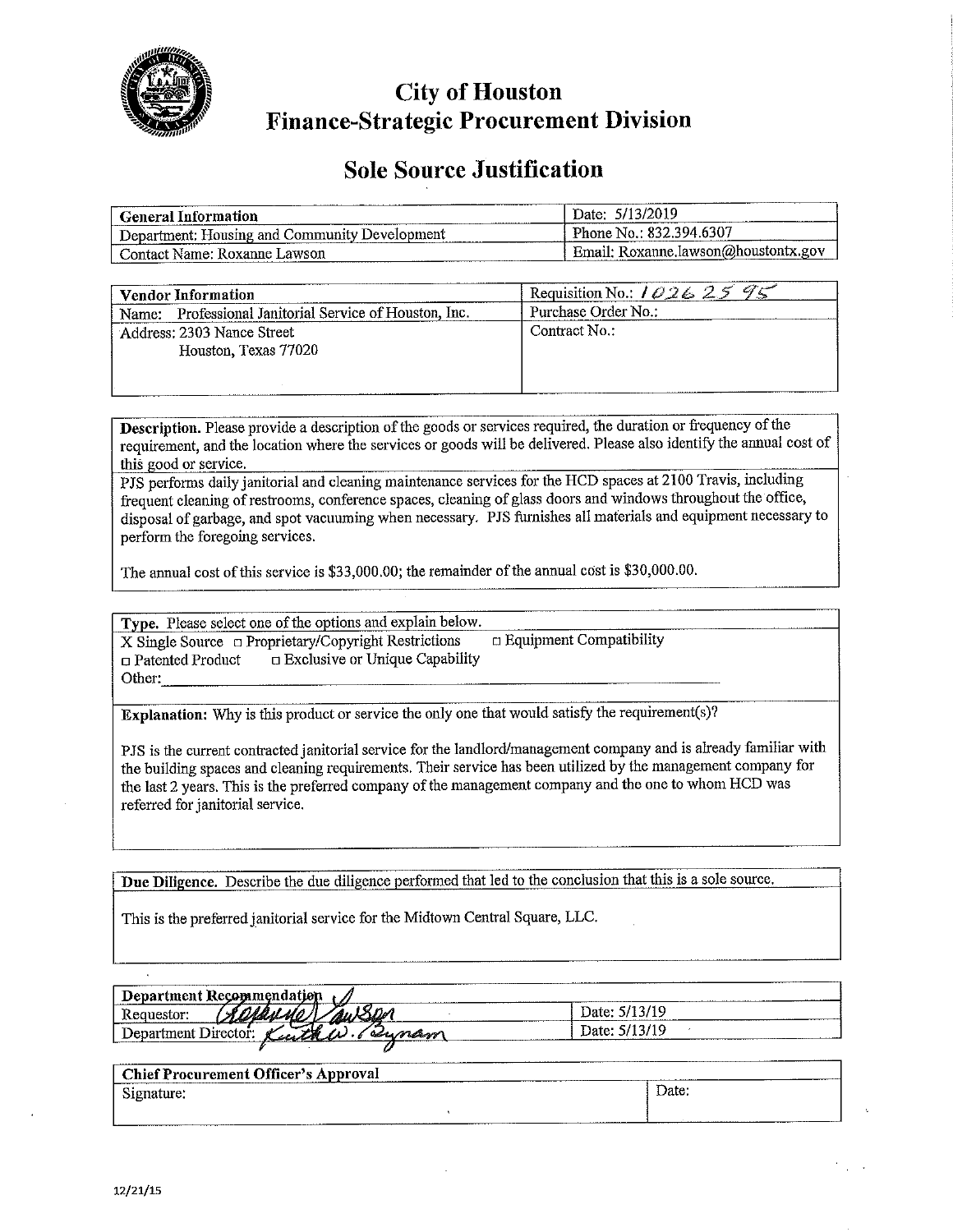| Moton, Clarence - HCD                                                                                                                                                                                                                    |                                                                                                                                                        |
|------------------------------------------------------------------------------------------------------------------------------------------------------------------------------------------------------------------------------------------|--------------------------------------------------------------------------------------------------------------------------------------------------------|
| From:                                                                                                                                                                                                                                    | Adams, Jerry - FIN                                                                                                                                     |
| Sent:<br>re:                                                                                                                                                                                                                             | Shah, Ketan - FIN<br>Thursday, May 16, 2019 10:55 AM                                                                                                   |
| Subject:                                                                                                                                                                                                                                 | FW: Professional Janitorial Services<br>Sole Source                                                                                                    |
| <b>Attachments:</b>                                                                                                                                                                                                                      | Sole Source Justification PJS.PPofessional Janitorial Services<br>Legal Department.pdf                                                                 |
| Approved                                                                                                                                                                                                                                 |                                                                                                                                                        |
| Sent: Thursday, May 16, 2019 10:00 AM<br><b>FINI: Stary, Ketan - FIN</b><br>Subject: FW: Professional Janitorial Services Sole Source<br>To: Adams, Jerry - FIN <jerry.adams@houstontx.gov></jerry.adams@houstontx.gov>                  |                                                                                                                                                        |
| lerry                                                                                                                                                                                                                                    |                                                                                                                                                        |
|                                                                                                                                                                                                                                          | As On today, FY19 Citywide non-contract spending w/o council action for Vendor # 150133 PROFE<br>SSIONAL JANITORIAL SERVICE OF HOUSTON INC: \$2,642.64 |
| Current Sole Source Justification requirement: \$30,000.00                                                                                                                                                                               |                                                                                                                                                        |
| For your review and approval please.                                                                                                                                                                                                     |                                                                                                                                                        |
| Ketan                                                                                                                                                                                                                                    |                                                                                                                                                        |
| Sent: Thursday, May 16, 2019 7:47 AM<br>From: Moton, Clarence - HCD<br>Cc: Rhone, Tywana - HCD <iywana.rhone@houstontx.gov><br/>To: Shah, Ketan - FIN <ketan.shah@houstontx.gov></ketan.shah@houstontx.gov></iywana.rhone@houstontx.gov> |                                                                                                                                                        |
| Subject: Professional Janitorial Services Sole Source<br>Ketan,                                                                                                                                                                          |                                                                                                                                                        |
| The average monthly cost for the Janitorial Service is 2800.00.                                                                                                                                                                          | Roxanne Lawson is requesting \$30,000 to cover the remaining seven months                                                                              |

 $\hat{\mathcal{S}}$ 

 $\overline{a}$ 

 $\frac{1}{2}$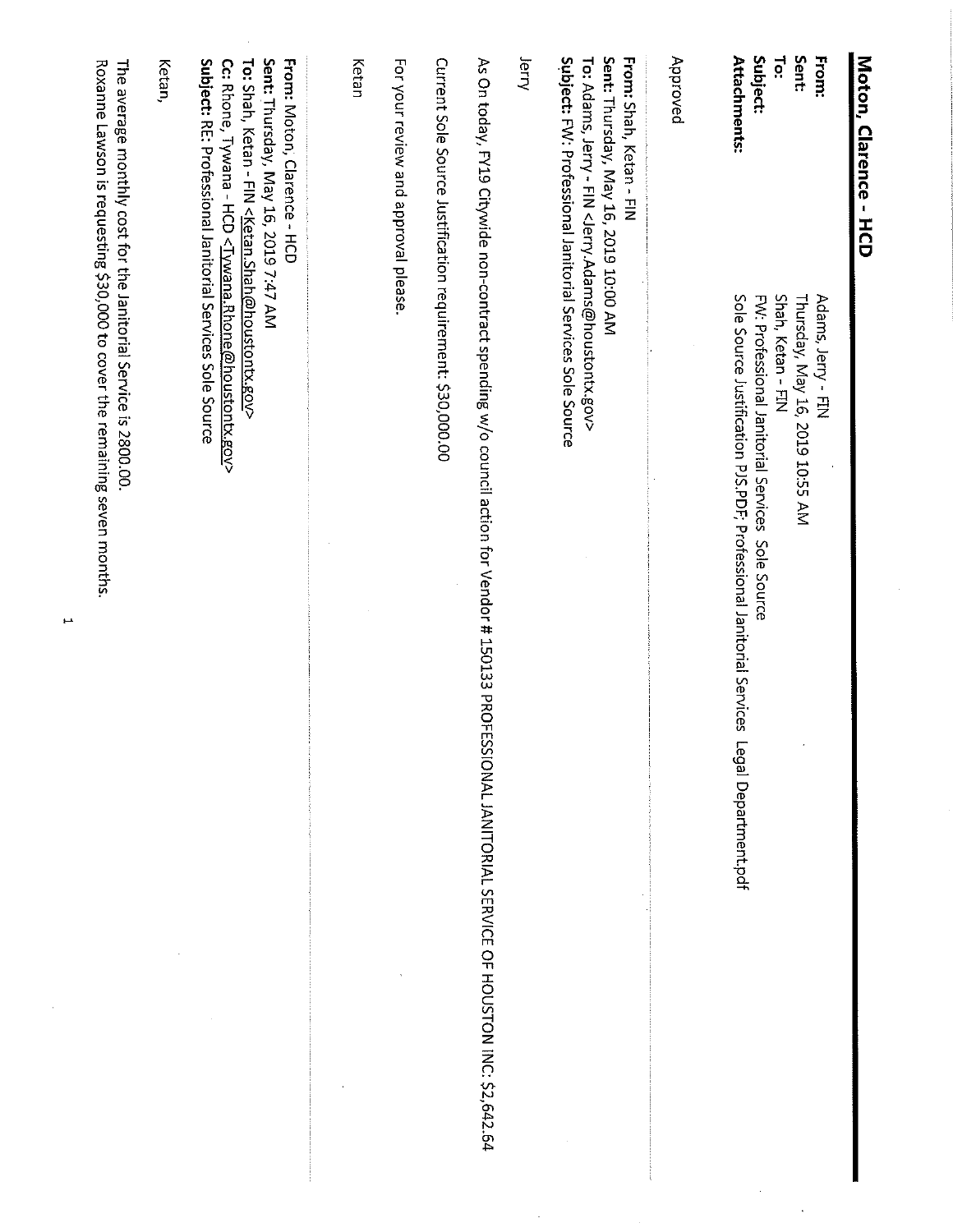| N | 832-394-6212<br>Clarence<br>Thank you, | Hello Ketan,<br>I have attached the Sole Source Justification Form (Professional Janitorial Services) for Mr. Adams approval. | Sent: Wednesday, May 15, 2019 10:27 AM<br>From: Moton, Clarence - HCD<br>Subject: Professional Janitorial Services Sole Source<br>Cc: Rhone, Tywana - HCD <tywana.rhone@houstontx.gov><br/>To: Shah, Ketan - FIN &lt;<u>Ketan Shah@houstontx.gov</u>&gt;</tywana.rhone@houstontx.gov> | How much money are you requesting for? | Sent: Thursday, May 16, 2019 7:00 AM<br>From: Shah, Ketan - FIN<br>Subject: RE: Professional Janitorial Services Sole Source<br>Cc: Rhone, Tywana - HCD <tywana.rhone@houstontx.gov><br/>To: Moton, Clarence - HCD <clarence.moton@houstontx.gov></clarence.moton@houstontx.gov></tywana.rhone@houstontx.gov> | Clarence<br>Thank you, |
|---|----------------------------------------|-------------------------------------------------------------------------------------------------------------------------------|---------------------------------------------------------------------------------------------------------------------------------------------------------------------------------------------------------------------------------------------------------------------------------------|----------------------------------------|---------------------------------------------------------------------------------------------------------------------------------------------------------------------------------------------------------------------------------------------------------------------------------------------------------------|------------------------|
|   |                                        |                                                                                                                               |                                                                                                                                                                                                                                                                                       |                                        |                                                                                                                                                                                                                                                                                                               |                        |

 $\label{eq:2.1} \frac{d\mathbf{r}}{dt} = \frac{1}{2} \left( \frac{d\mathbf{r}}{dt} + \frac{d\mathbf{r}}{dt} \right) \mathbf{r} \cdot \mathbf{r} \cdot \mathbf{r} \cdot \mathbf{r} \cdot \mathbf{r} \cdot \mathbf{r} \cdot \mathbf{r} \cdot \mathbf{r} \cdot \mathbf{r} \cdot \mathbf{r} \cdot \mathbf{r} \cdot \mathbf{r} \cdot \mathbf{r} \cdot \mathbf{r} \cdot \mathbf{r} \cdot \mathbf{r} \cdot \mathbf{r} \cdot \mathbf{r} \cdot \mathbf{r} \cdot \mathbf{r$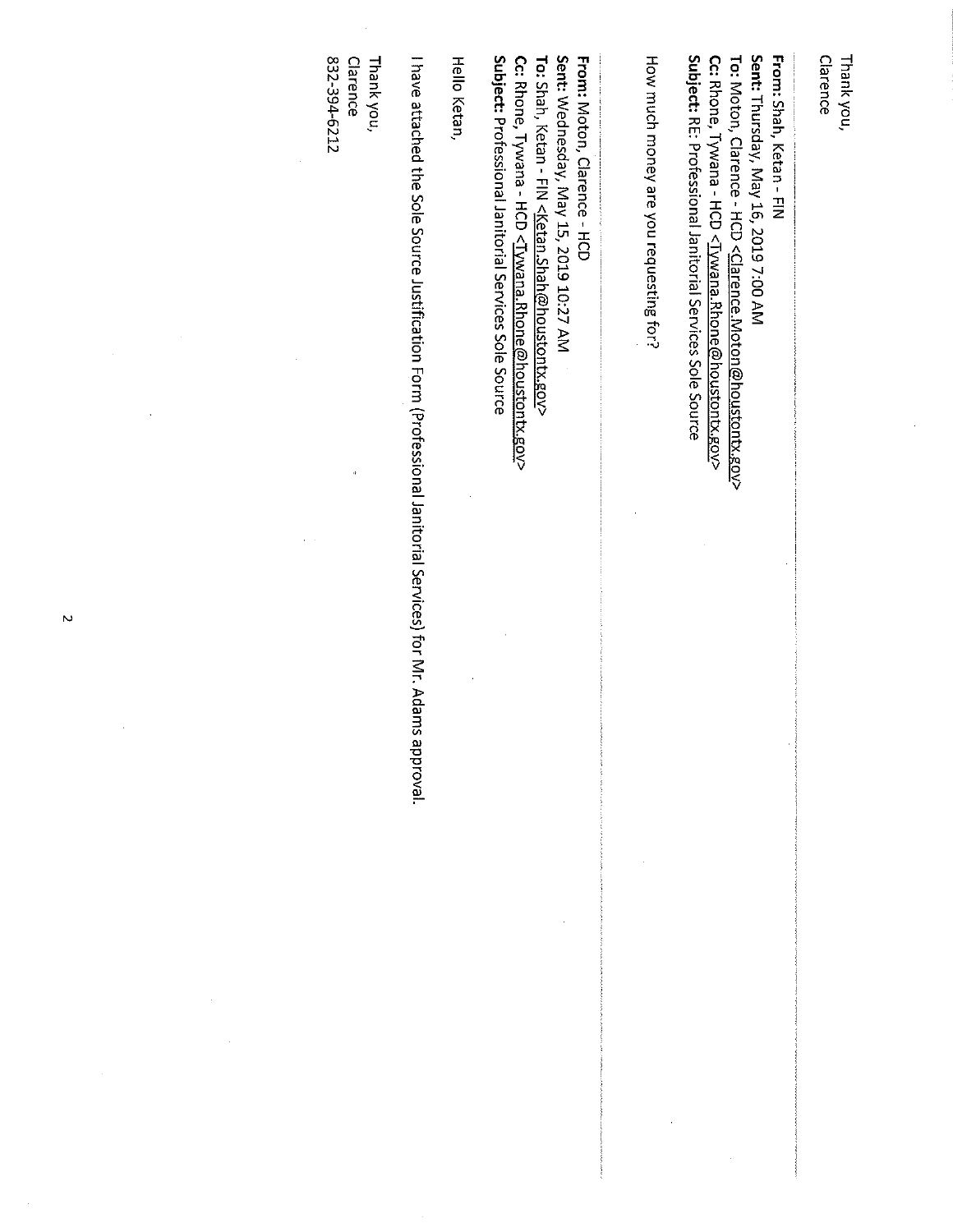

# **CITY OF HOUSTON**

HCD Purchasing Unit 3200

PO NUMBER MUST APPEAR ON ALL PAYMENT AND **DELIVERY CORRESPONDENCE** POSSIBLE DUPLICATE COPY DO NOT DUPLICATE SHIPMENT<br>OR SERVICE

PURCHASE ORDER

| <b>Vendor Address</b>                                                    | <b>Information</b>                                                            |                              |  |
|--------------------------------------------------------------------------|-------------------------------------------------------------------------------|------------------------------|--|
| <b>Nendor Address Number 150133</b>                                      | <b>Purchase Order Number/Date</b>                                             | 4500302742-5 / 05/17/2019    |  |
| <b>I PROFESSIONAL JANITORIAL SERVICE OF</b>                              | <b>CoH Vendor Number</b>                                                      | 150133                       |  |
| HOUSTON INC                                                              | Page                                                                          | 1 of 2                       |  |
| 2303 NANCE ST<br>HOUSTON TX 77020                                        | <b>Buyer's Name</b>                                                           | <b>Clarence Moton 454</b>    |  |
|                                                                          | <b>Buyer's Telephone Number</b>                                               | 832-394-6212                 |  |
| <b>Mail Invoice to</b>                                                   | <b>Buyer's Fax Number</b>                                                     |                              |  |
| Í COH HOUSING & COMMUNITY DEV<br><b>FINANCIAL SERVICES SEC, ACCT PAY</b> | <b>Buyer's E-mail Address</b>                                                 | clarence.moton@houstontx.gov |  |
| <b>PO Box 1562</b>                                                       |                                                                               |                              |  |
| HOUSTON TX 77251-1562                                                    | CONFIRM RECEIPT AND ACCEPTANCE OF PURCHASE ORDER<br>TO BUYER'S E-MAIL ADDRESS |                              |  |
|                                                                          |                                                                               |                              |  |

| <b>Shipping Address</b>               | <b>HOUSING &amp; COMMUNITY DEVELOPMENT</b> |              |  |
|---------------------------------------|--------------------------------------------|--------------|--|
|                                       | <b>PROCUREMENT SERVICES</b>                |              |  |
|                                       | 2100 TRAVIS, 9TH FLOOR                     |              |  |
|                                       | <b>HOUSTON TX 77002</b>                    |              |  |
|                                       | USA                                        |              |  |
| Terms of payment :                    | Pay immediately w/o deduction              | Currency USD |  |
| <b>Shipping Terms</b>                 | FOB(Free on board) /DESTINATION            |              |  |
| Your person responsible: JIMMIE FAUTH |                                            |              |  |

| ltem | Quantity           | <b>UM</b> | <b>Material # / Description</b>          |          | <b>Unit Cost</b> | <b>Extended Cost</b> |
|------|--------------------|-----------|------------------------------------------|----------|------------------|----------------------|
| 10   | 1.00               | AU        |                                          |          | 1,887.59 / AU    | 1,887.59             |
|      |                    |           | <b>JANITORIAL</b><br>91039               |          |                  |                      |
|      |                    |           | Day Porter Services - 4th Floor          |          |                  |                      |
|      | <b>Gross Price</b> |           | $\mathbf 1$<br>1,887.59 USD              | AU       | 1.000            | 1,887.59             |
|      |                    |           | Delivery date: Day 12/31/2019            |          |                  |                      |
|      |                    |           | *** Item partially delivered ***         |          |                  |                      |
|      |                    |           | Expected value of unplanned services:    | 1,887.59 |                  |                      |
|      |                    |           | Delivery Date: 12/31/2019                |          |                  |                      |
| 20   | 1.00 <sub>1</sub>  | <b>AU</b> |                                          |          | 1,929.56 / AU    | 1,929.56             |
|      |                    |           | <b>JANITORIAL</b><br>91039               |          |                  |                      |
|      |                    |           | Day Porter Services - 9th and 10th floor |          |                  |                      |
|      | <b>Gross Price</b> |           | 1 $AU$<br>1,929.56 USD                   |          | 1.000            | 1,929.56             |
|      |                    |           | Delivery date: Day 12/31/2019            |          |                  |                      |
|      |                    |           | *** Item partially delivered ***         |          |                  |                      |
|      |                    |           | Expected value of unplanned services:    | 1,929.56 |                  |                      |
|      |                    |           | Delivery Date: 12/31/2019                |          |                  |                      |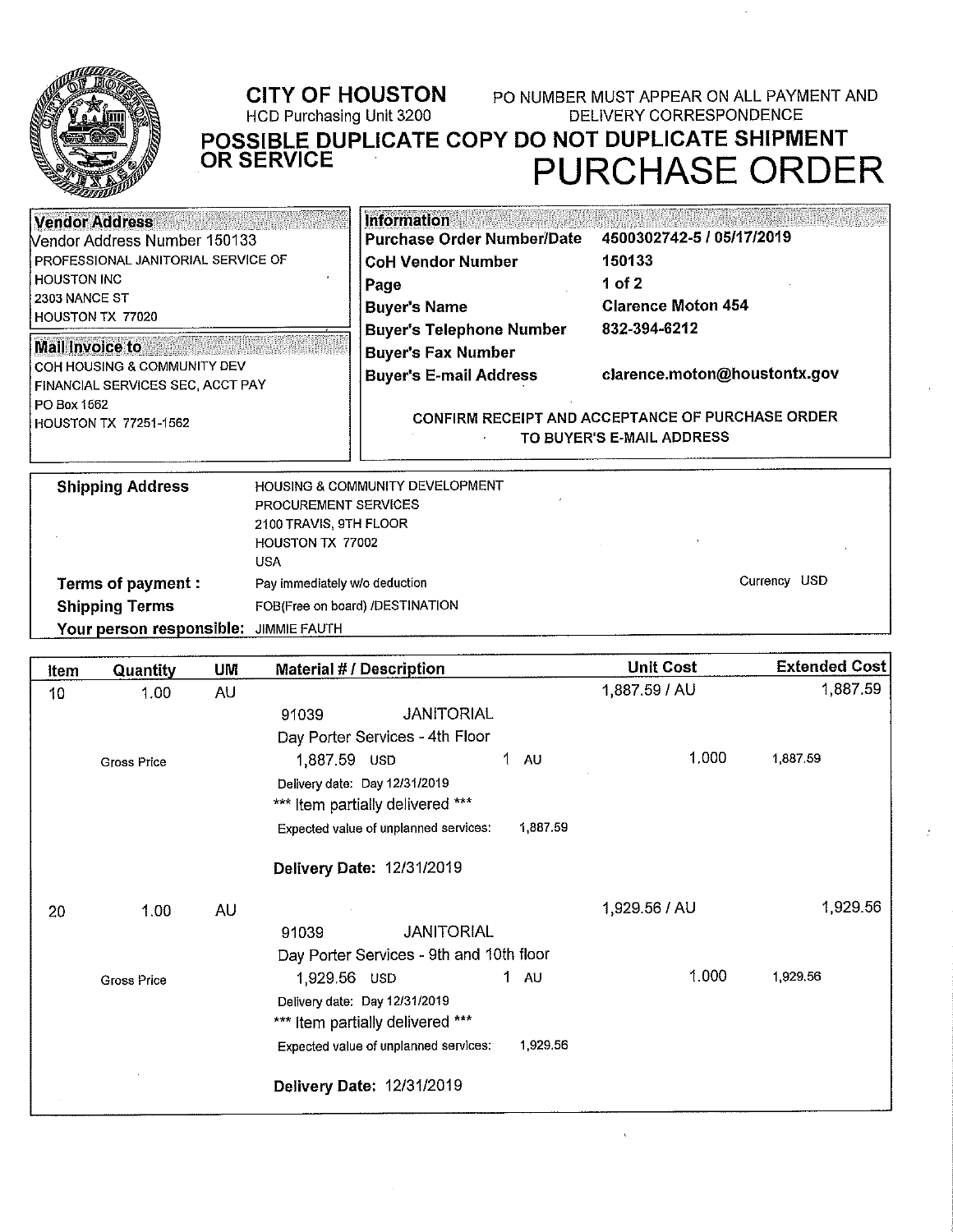

#### **CITY OF HOUSTON** PO NUMBER MUST APPEAR ON ALL PAYMENT AND HCD Purchasing Unit 3200 **DELIVERY CORRESPONDENCE** POSSIBLE DUPLICATE COPY DO NOT DUPLICATE SHIPMENT<br>OR SERVICE **PURCHASE ORDER**

PO number/date 4500302742 -5 / 05/17/2019 Page 2 of 2

| Item       | Quantity           | UM   | <b>Material # / Description</b>                                   |                     | <b>Unit Cost</b> | <b>Extended Cost</b> |
|------------|--------------------|------|-------------------------------------------------------------------|---------------------|------------------|----------------------|
| 30         | 1.00               | · AU |                                                                   |                     | 1,845.65 / AU    | 1,845.65             |
|            |                    |      | 91039<br><b>JANITORIAL</b>                                        |                     |                  |                      |
|            |                    |      | Day Porter Services - 9th and 10 th floo                          |                     |                  |                      |
|            |                    |      | Housing and Community Development - 2100 Travis St. 77002         |                     |                  |                      |
|            | <b>Gross Price</b> |      | 1,845.65 USD                                                      | $1 \quad \text{AU}$ | 1.000            | 1,845.65             |
|            |                    |      | Delivery date: Day 12/31/2019                                     |                     |                  |                      |
|            |                    |      | *** Item partially delivered ***                                  |                     |                  |                      |
|            |                    |      | Expected value of unplanned services:                             | 1,845.65            |                  |                      |
|            |                    |      | Delivery Date: 12/31/2019                                         |                     |                  |                      |
| 40         | 1.00               | AU   |                                                                   |                     | 838.93 / AU      | 838.93               |
|            |                    |      | 91039<br><b>JANITORIAL</b>                                        |                     |                  |                      |
|            |                    |      | Day Porter Services 4th floor                                     |                     |                  |                      |
|            |                    |      | Services for the Month of June 2019                               |                     |                  |                      |
|            |                    |      | Invoice # 222416-2                                                |                     |                  |                      |
|            | <b>Gross Price</b> |      | 838.93 USD                                                        | 1<br><b>AU</b>      | 1.000            | 838.93               |
|            |                    |      | Delivery date: Day 06/18/2019                                     |                     |                  |                      |
|            |                    |      | *** Item partially delivered ***                                  |                     |                  |                      |
|            |                    |      | Expected value of unplanned services:                             | 838 93              |                  |                      |
|            |                    |      | Delivery Date: 06/18/2019                                         |                     |                  |                      |
| 50         | 1.00               | AU   |                                                                   |                     | 1,677.87 / AU    | 1,677.87             |
|            |                    |      | <b>JANITORIAL</b><br>91039                                        |                     |                  |                      |
|            |                    |      | Day Porter Services 9th and 10th floor                            |                     |                  |                      |
|            |                    |      | Services for the Month of June 2019                               |                     |                  |                      |
|            |                    |      | Invoice # 222416-2                                                |                     |                  |                      |
|            | Gross Price        |      | 1,677.87 USD                                                      | 1.<br>AU            | 1.000            | 1,677.87             |
|            |                    |      | Delivery date: Day 06/18/2019<br>*** Item partially delivered *** |                     |                  |                      |
|            |                    |      | Expected value of unplanned services:                             | 1,677.87            |                  |                      |
|            |                    |      | Delivery Date: 06/18/2019                                         |                     |                  |                      |
|            |                    |      |                                                                   |                     |                  |                      |
|            |                    |      |                                                                   |                     | <b>USD</b>       | 8,179.60             |
| Total **** |                    |      |                                                                   |                     |                  |                      |
|            |                    |      |                                                                   |                     |                  |                      |

The Terms and Conditions specified on http://purchasing.houstontx.gov will apply.<br>
I hereby certify a certificate of the necessity of this expenditure is on file in this<br>
department.<br>
department.<br>
department.<br>
department. 16. Verovn m Aph <u>Lukurson</u> www

| Mavor |  |
|-------|--|
|       |  |
|       |  |

**Chief Procurement Officen/** 

Controller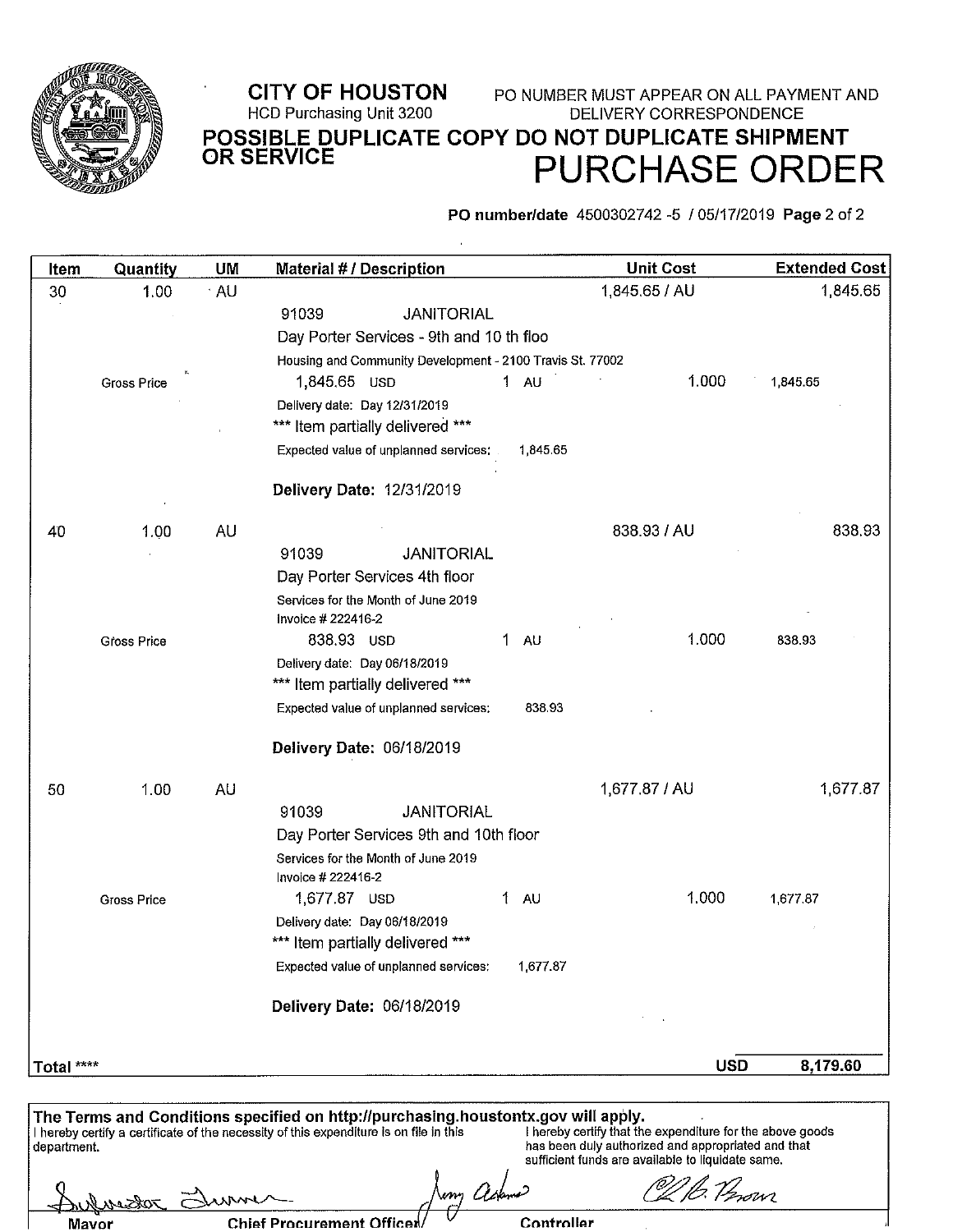

Professional Janitorial Service of Houston, Inc. 2303 Nance Street Houston, TX 77020 (713) 850-0287

FED. ID. #76-0221812

2100 Travis Street c/o City Of Houston 2100 Travis Street 2100 Travis Street 9th Floor 2100 Travis St H 9

#### **INVOICE NO.** 220729 **DATE** 04/01/19

#### CUSTOMER SERVICE LOCATION

Houston, TX 77002-8766 Houston, TX 77002-8766

| TERMS:<br>$\epsilon$<br>Net 25 days                                                       | <b>CUSTOMER NO.</b>          | 1895A                    | P.O. NO.                  |                            |
|-------------------------------------------------------------------------------------------|------------------------------|--------------------------|---------------------------|----------------------------|
| <b>Description</b><br>$\mathcal{L}^{\text{max}}$                                          | Quantity                     | Unit of<br>Measure       | Price                     | <b>Amount</b>              |
| APRIL 2019<br>Day Porter Services 8 Hours per Day                                         | 176.00                       | <b>HR</b>                | 15.73                     | 2,768.48<br>$\mathbf{A}$ . |
| PLEASE PAY FROM THIS INVOICE<br><b>UPON RECEIPT</b><br>NO STATEMENT SENT UNLESS REQUESTED | PAGE<br>OF<br>$\overline{1}$ | $\overline{\phantom{a}}$ | Sub-Total<br><b>TOTAL</b> | 2,768.48<br>\$2,768.48     |

**V TO INSURE PROPER CREDIT PLEASE DETACH AND MAIL BOTTOM PORTION WITH YOUR PAYMENT 'V** 

ATTENTION:

2100 Travis Street c/o City Of Houston 2100 Travis Street 9th Floor Houston, TX 77002-8766

#### **PLEASE SEND REMITIANCE TO:**

**PJS OF HOUSTON, INC.**  P.O. BOX 4346, DEPT. 195 HOUSTON, TX 77210-4346

| <b>Customer No.</b>    | 1895A      |
|------------------------|------------|
| Job No.                | 1895A      |
| Invoice No.            | 220729     |
| <b>Invoice Date</b>    | 04/01/19   |
| <b>Amount Due</b>      | \$2,768.48 |
| <b>Amount Remitted</b> |            |

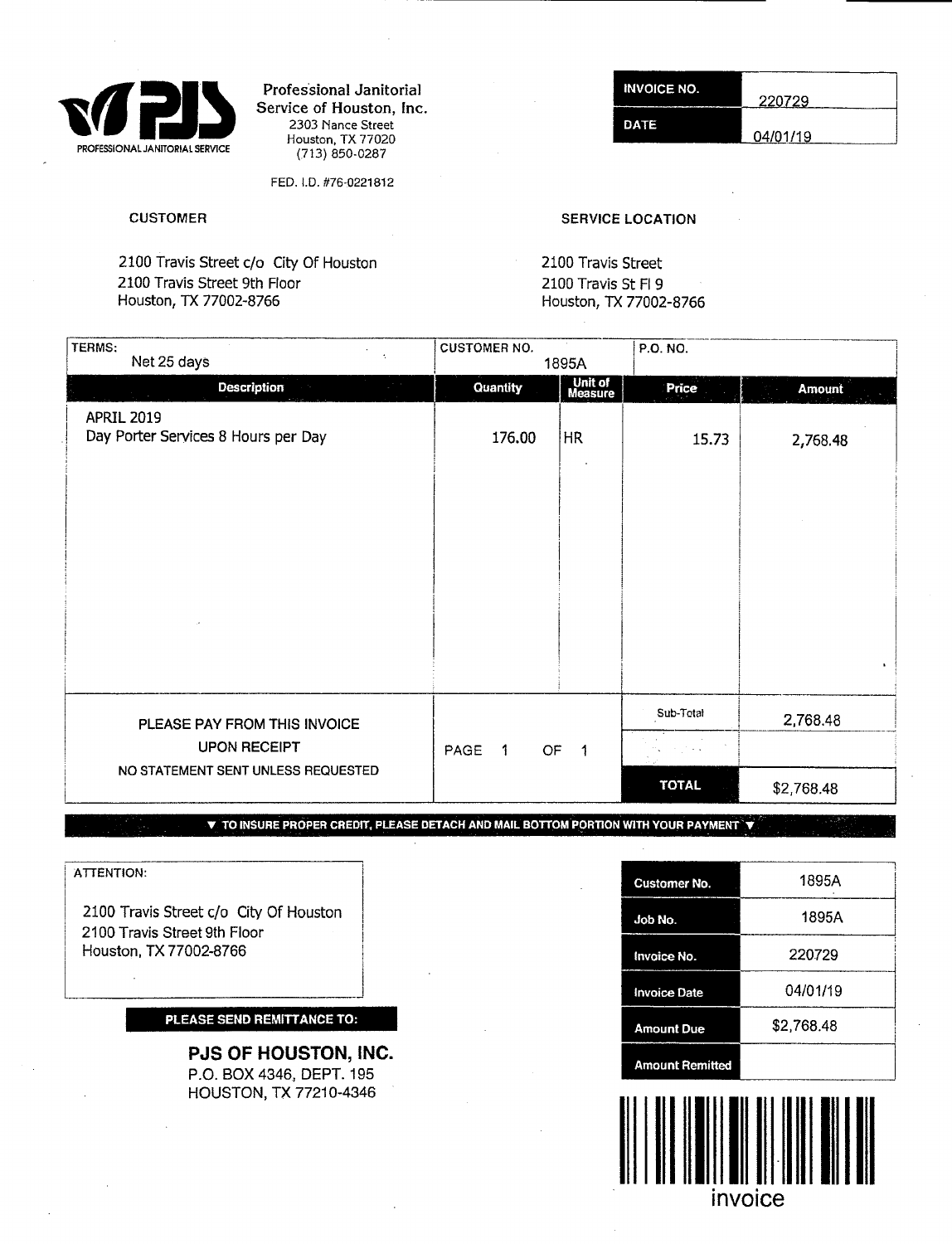

Professional Janitorial Service of Houston, Inc. 2303 Nance Street Houston, TX 77020 (713) 850-0287

FEB. ID. #76-0221812

**INVOICE NO.** 221545 **DATE** 05/01/19

#### *CUSTOMER SERVICE* LOCATION

2100 Travis Street c/o City Of Houston 2100 Travis Street 9th Floor Houston, TX 77002-8766

2100 Travis Street 2100 Travis St Fl 9 Houston, TX 77002-8766

| TERMS:                              | <b>CUSTOMER NO.</b> |                    | P.O. NO.     |               |
|-------------------------------------|---------------------|--------------------|--------------|---------------|
| Net 25 days                         |                     | 1895A              |              |               |
| <b>Description</b>                  | <b>Quantity</b>     | Unit of<br>Measure | Price        | <b>Amount</b> |
| May 2019                            |                     |                    |              |               |
| Day Porter Services 8 Hours per Day | 184.00              | <b>HR</b>          | 15.73        | 2,894.32      |
|                                     |                     |                    |              |               |
|                                     |                     |                    |              |               |
|                                     |                     |                    |              |               |
|                                     |                     |                    |              |               |
|                                     |                     |                    |              |               |
|                                     |                     |                    |              |               |
|                                     |                     |                    |              |               |
|                                     |                     |                    |              |               |
|                                     |                     |                    |              |               |
|                                     |                     |                    |              |               |
|                                     |                     |                    |              |               |
|                                     |                     |                    | Sub-Total    |               |
| PLEASE PAY FROM THIS INVOICE        |                     |                    |              | 2,894.32      |
| <b>UPON RECEIPT</b>                 | PAGE 1              | OF <sub>1</sub>    |              |               |
| NO STATEMENT SENT UNLESS REQUESTED  |                     |                    | <b>TOTAL</b> | \$2,894.32    |

**V** TO INSURE PROPER CREDIT, PLEASE DETACH AND MAIL BOTTOM PORTION WITH YOUR PAYMENT V

**PJS OF HOUSTON, INC.**  P.O. BOX 4346, DEPT. 195 HOUSTON, TX 77210-4346

| ATTENTION:                                              | <b>Customer No.</b>    | 1895A      |  |
|---------------------------------------------------------|------------------------|------------|--|
| 2100 Travis Street c/o City Of Houston                  | <b>Job No.</b>         | 1895A      |  |
| 2100 Travis Street 9th Floor<br>Houston, TX 77002-8766  | <b>Invoice No.</b>     | 221545     |  |
|                                                         | <b>Invoice Date</b>    | 05/01/19   |  |
| <b>PLEASE SEND REMITTANCE TO:</b>                       | <b>Amount Due</b>      | \$2,894.32 |  |
| <b>PJS OF HOUSTON, INC.</b><br>P.O. BOX 4346, DEPT. 195 | <b>Amount Remitted</b> |            |  |

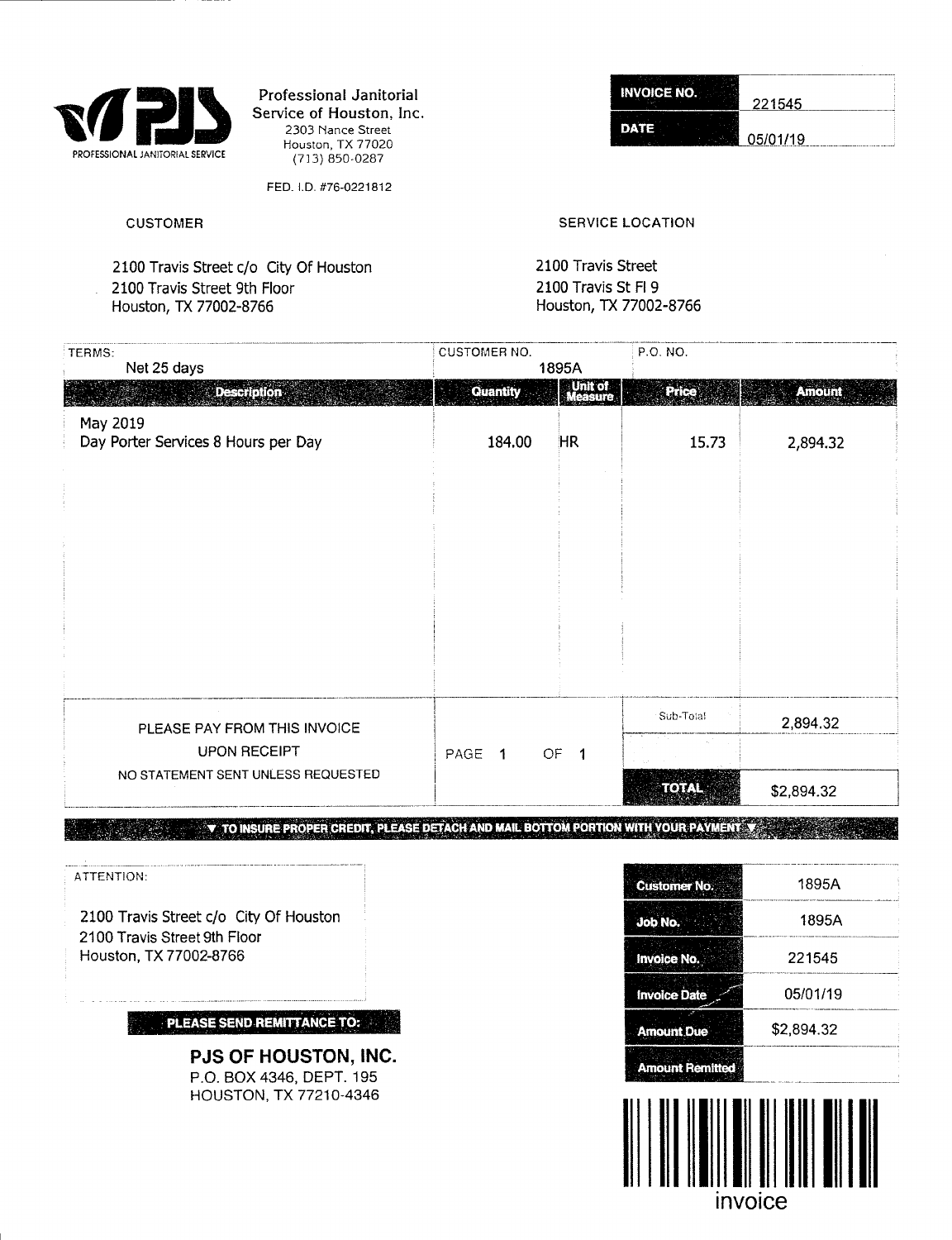# **CITY OF HOUSTON HOUSING & COMMUNITY DEVELOPMENT DEPARTMENT**

| <b>RECORD OF CONCURRENCE FOR APPROVAL</b> |                                                                                                                                                             |                        |                                         |                         |  |  |  |
|-------------------------------------------|-------------------------------------------------------------------------------------------------------------------------------------------------------------|------------------------|-----------------------------------------|-------------------------|--|--|--|
|                                           | <b>DUE DATE</b><br><b>DATE SUBMITTED</b><br>PO#<br><b>SUBJECT: Professional Janitorial</b><br>4500299863<br>4/30/19<br>4/23/19<br>Services of Houston, Inc. |                        |                                         |                         |  |  |  |
|                                           | <b>EXPLANATION:</b> Day porter services for the month of April 2019 - Invoice #220729 - \$2,768.48                                                          |                        |                                         |                         |  |  |  |
| <b>ORIGINATOR</b>                         |                                                                                                                                                             | <b>DATE ORIGINATED</b> | PERSON TO CONTACT<br><b>FOR DETAILS</b> | <b>TELEPHONE NUMBER</b> |  |  |  |
|                                           | <b>Roxanne Lawson</b>                                                                                                                                       | 4/23/19                | R. Lawson                               | 4-6307                  |  |  |  |
| <b>ROUTING</b><br><b>SEQUENCE</b>         | <b>APPROVING</b><br><b>AUTHORITY</b>                                                                                                                        | <b>SIGNATURE</b>       | <b>DATE</b>                             | <b>COMMENTS</b>         |  |  |  |
| 1.                                        | Keith Bynam                                                                                                                                                 | Kith W. Byram          | 4/24/19                                 |                         |  |  |  |
| 2.                                        | Jessica Lavergne                                                                                                                                            |                        |                                         |                         |  |  |  |
| 3.                                        | Krupa Desai                                                                                                                                                 |                        |                                         |                         |  |  |  |
| 4.                                        |                                                                                                                                                             |                        |                                         |                         |  |  |  |
| 5.                                        |                                                                                                                                                             |                        |                                         |                         |  |  |  |
| 6.                                        |                                                                                                                                                             |                        |                                         |                         |  |  |  |
| 7.                                        |                                                                                                                                                             |                        |                                         |                         |  |  |  |

 $0.13$  WHS SP VIIID: S3

 $\sim 10^{-1}$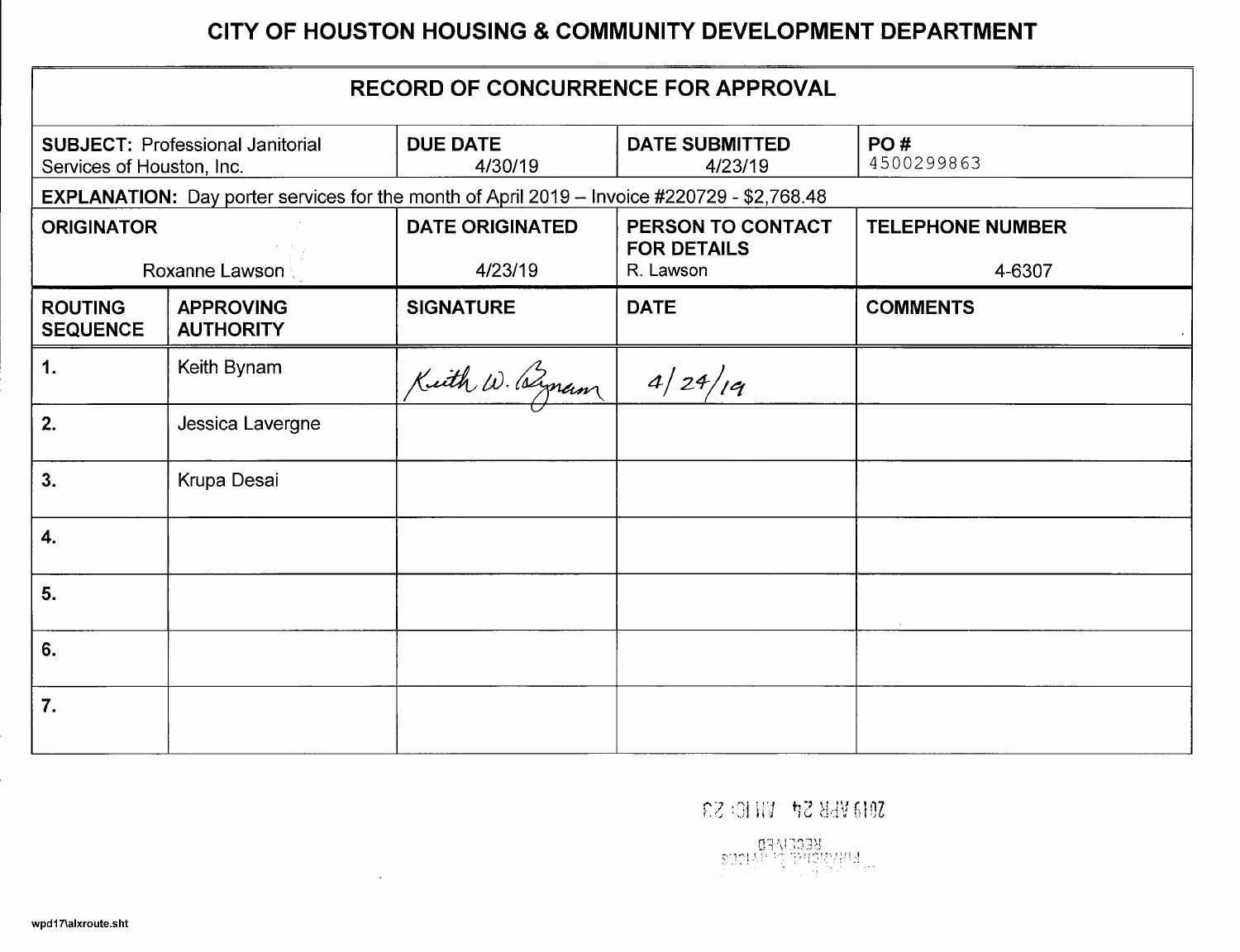# **CITY OF HOUSTON HOUSING & COMMUNITY DEVELOPMENT DEPARTMENT**

| <b>RECORD OF CONCURRENCE FOR APPROVAL</b> |                                                                                                              |                                |                                 |                         |  |  |
|-------------------------------------------|--------------------------------------------------------------------------------------------------------------|--------------------------------|---------------------------------|-------------------------|--|--|
| Services of Houston, Inc.                 | <b>SUBJECT: Professional Janitorial</b>                                                                      | <b>DUE DATE</b><br><b>ASAP</b> | <b>DATE SUBMITTED</b><br>5/3/19 | PO#<br>4500299863       |  |  |
|                                           | <b>EXPLANATION:</b> Day porter services for the month of May 2019 – Invoice #2215459 <sup>%</sup> \$2,894.32 |                                |                                 |                         |  |  |
| <b>ORIGINATOR</b>                         |                                                                                                              | <b>DATE ORIGINATED</b>         | PERSON TO CONTACT               | <b>TELEPHONE NUMBER</b> |  |  |
|                                           | Roxanne Lawson                                                                                               | 5/2/19                         | <b>FOR DETAILS</b><br>R. Lawson | 4-6307                  |  |  |
| <b>ROUTING</b><br><b>SEQUENCE</b>         | <b>APPROVING</b><br><b>AUTHORITY</b>                                                                         | <b>SIGNATURE</b>               | <b>DATE</b>                     | <b>COMMENTS</b>         |  |  |
| 1.                                        | Keith Bynam                                                                                                  | Kuth W. Bynam                  | 5/3/19                          |                         |  |  |
| 2.                                        | Jessica Lavergne                                                                                             |                                |                                 |                         |  |  |
| 3.                                        | Krupa Desai                                                                                                  |                                |                                 |                         |  |  |
| 4.                                        |                                                                                                              |                                |                                 |                         |  |  |
| 5.                                        |                                                                                                              |                                |                                 |                         |  |  |
| 6.                                        |                                                                                                              |                                |                                 |                         |  |  |
| 7.                                        |                                                                                                              |                                |                                 |                         |  |  |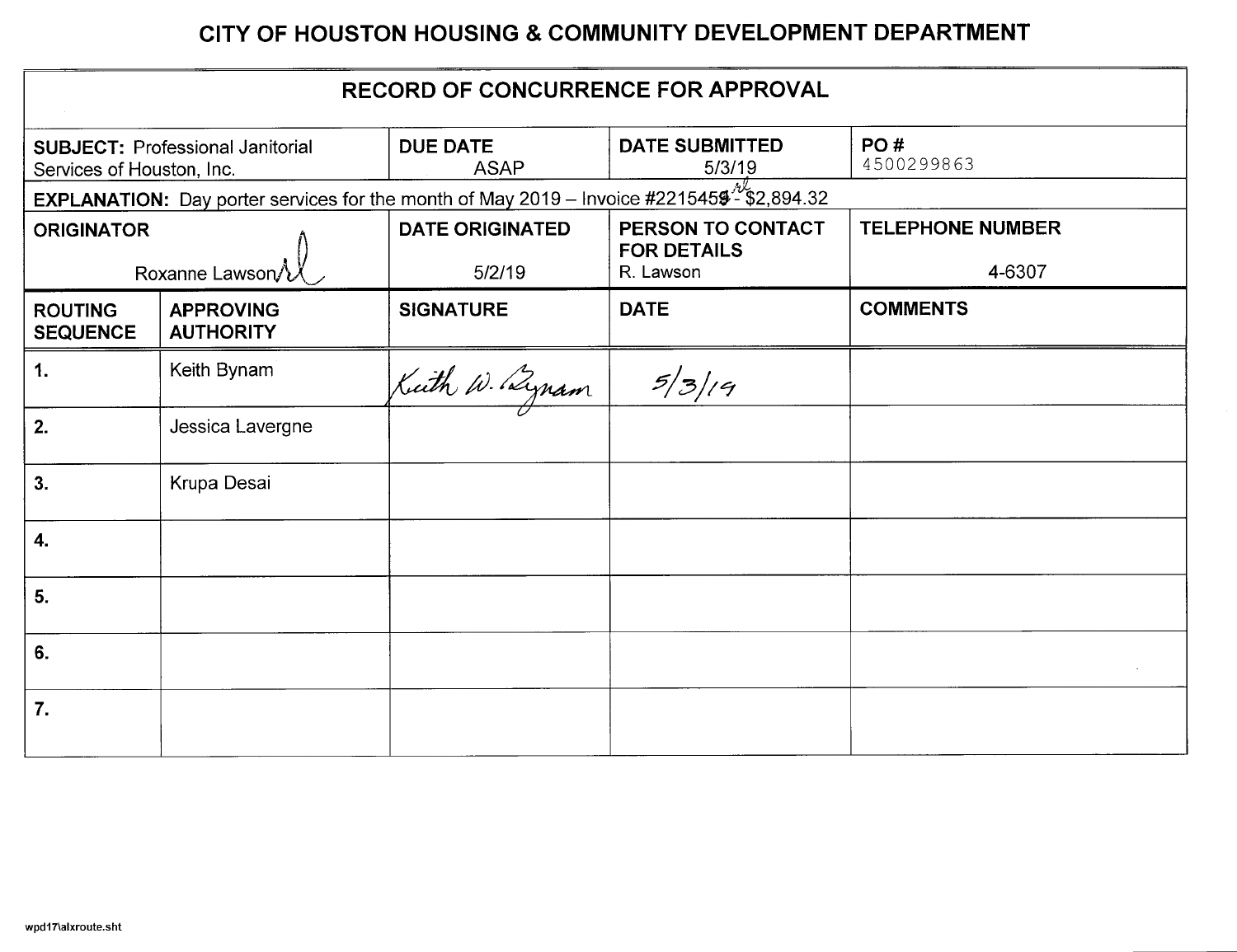

**City of Houston Finance-Strategic Procurement Division** 

# **Sole Source Justification**

| <b>General Information</b>                    | Date: 5/13/2019                     |
|-----------------------------------------------|-------------------------------------|
| Department: Housing and Community Development | Phone No.: 832.394.6307             |
| Contact Name: Roxanne Lawson                  | Email: Roxanne.lawson@houstontx.gov |

| <b>Vendor Information</b>                              | Requisition No.: $10262595$ |
|--------------------------------------------------------|-----------------------------|
| Name: Professional Janitorial Service of Houston, Inc. | Purchase Order No.:         |
| Address: 2303 Nance Street<br>Houston, Texas 77020     | Contract No.:               |

Description. Please provide a description of the goods or services required, the duration or frequency of the requirement, and the location where the services or goods will be delivered. Please also identify the annual cost of this good or service.

PJS performs daily janitorial and cleaning maintenance services for the HCD spaces at 2100 Travis, including frequent cleaning of restrooms, conference spaces, cleaning of glass doors and windows throughout the office, disposal of garbage, and spot vacuuming when necessary. PJS furnishes all materials and equipment necessary to perform the foregoing services.

The annual cost of this service is \$33,000.00; the remainder of the annual cost is \$30,000.00.

Type. Please select one of the options and explain below. X Single Source  $\Box$  Proprietary/Copyright Restrictions  $\Box$  Equipment Compatibility  $\Box$  Patented Product  $\Box$  Exclusive or Unique Capability Other:

**Explanation:** Why is this product or service the only one that would satisfy the requirement(s)?

PJS is the current contracted janitorial service for the landlord/management company and is already familiar with the building spaces and cleaning requirements. Their service has been utilized by the management company for the last 2 years. This is the preferred company of the management company and the one to whom HCD was referred for janitorial service.

**Due Diligence.** Describe the due diligence performed that led to the conclusion that this is a sole source.

This is the preferred janitorial service for the Midtown Central Square, LLC.

| Department Recommendation            |               |  |  |  |  |
|--------------------------------------|---------------|--|--|--|--|
| Requestor:                           | Date: 5/13/19 |  |  |  |  |
| Department Director:<br>Kuthe Plynam | Date: 5/13/19 |  |  |  |  |
|                                      |               |  |  |  |  |

| <b>Chief Procurement Officer's Approval</b> |       |
|---------------------------------------------|-------|
| Signature:                                  | Date: |
|                                             |       |

 $\bar{\omega}$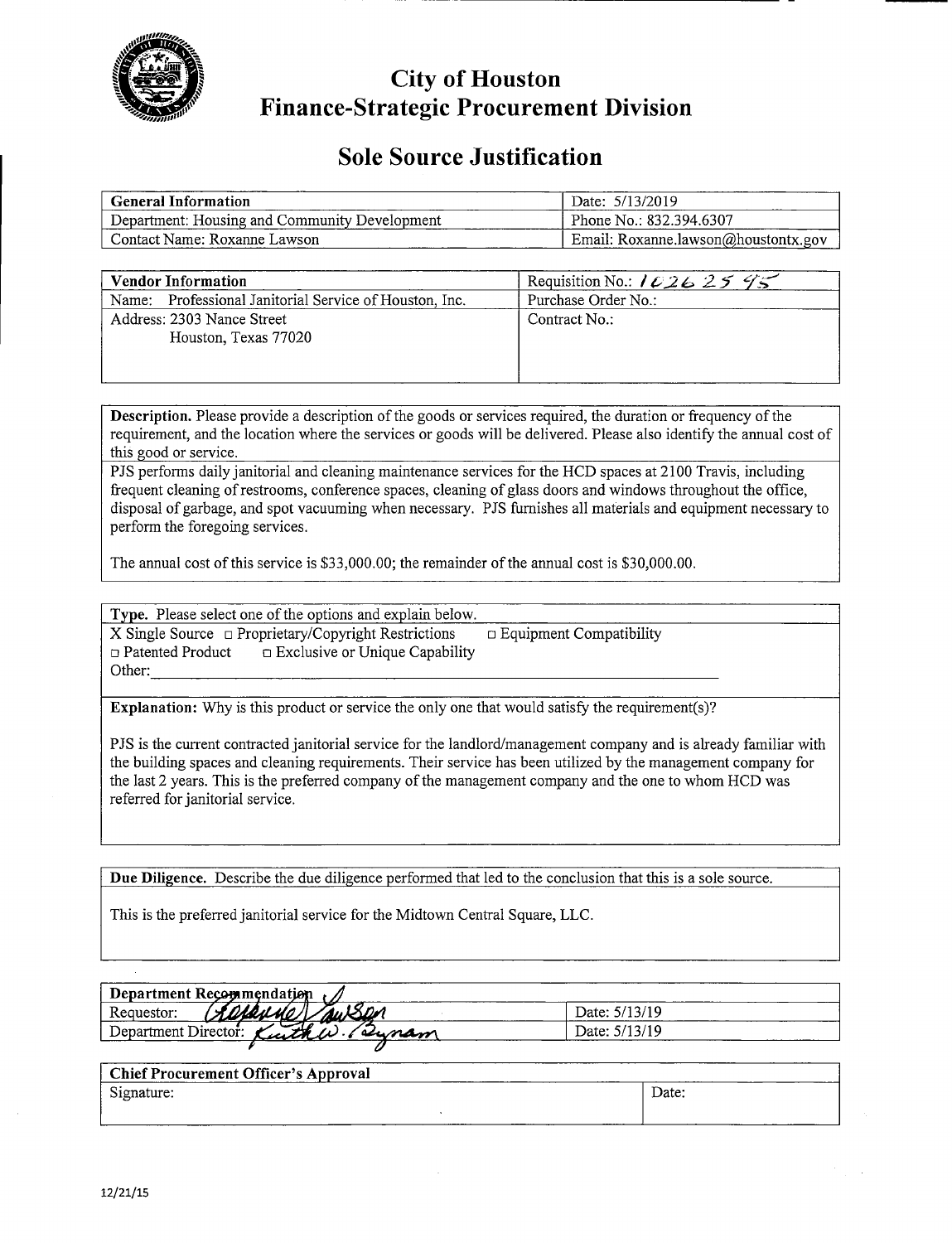

Professional Janitorial Service of Houston, Inc. 2303 Nance Street Houston, TX 77020 (7t3) 850-0287

FED. I.D. #76-0221812

**INVOICE NO.**  $.222416 -$ **DATE** 06/01/19

CUSTOMER CUSTOM ERIC CONTROL CUSTOM ERIC CONTROL SERVICE LOCATION

2100 Travis Street c/o City Of Houston 2100 Travis Street 9th Floor Houston, TX 77002-8766

2100 Travis Street 2100 Travis St Fl 9 Houston, TX 77002-8766

| <b>CUSTOMER NO.</b>  |                           | P.O. NO.                      |                    |
|----------------------|---------------------------|-------------------------------|--------------------|
| Quantity             | Unit of<br><b>MASSITS</b> | <b>Price</b>                  | <b>Amount</b>      |
| 160.00               | HR.                       | 15.73                         | 2,516.80           |
| $42514.8/3 = 838.93$ |                           |                               |                    |
|                      |                           |                               |                    |
|                      |                           |                               |                    |
|                      |                           | Sub-Total                     | 2,516.80           |
|                      |                           | <b>TOTAL</b>                  | <u>\$2.516.80 </u> |
|                      | PAGE                      | 1895A<br>OF<br>$\overline{1}$ |                    |

ATTENTION:

2100 Travis Street c/o City Of Houston 2100 Travis Street 9th Floor Houston, TX 77002-8766

**PLEASE SEND REMITTANCE TO:** 

**PJS OF HOUSTON, INC.**  P.O. BOX 4346, DEPT. 195 HOUSTON, TX 77210-4346

| <b>Customer No.</b>    | 1895A              |  |  |
|------------------------|--------------------|--|--|
| Job No.                | 1895A              |  |  |
| <b>Invoice No.</b>     | 222416<br>06/01/19 |  |  |
| <b>Invoice Date</b>    |                    |  |  |
| <b>Amount Due</b>      | \$2,516.80         |  |  |
| <b>Amount Remitted</b> |                    |  |  |

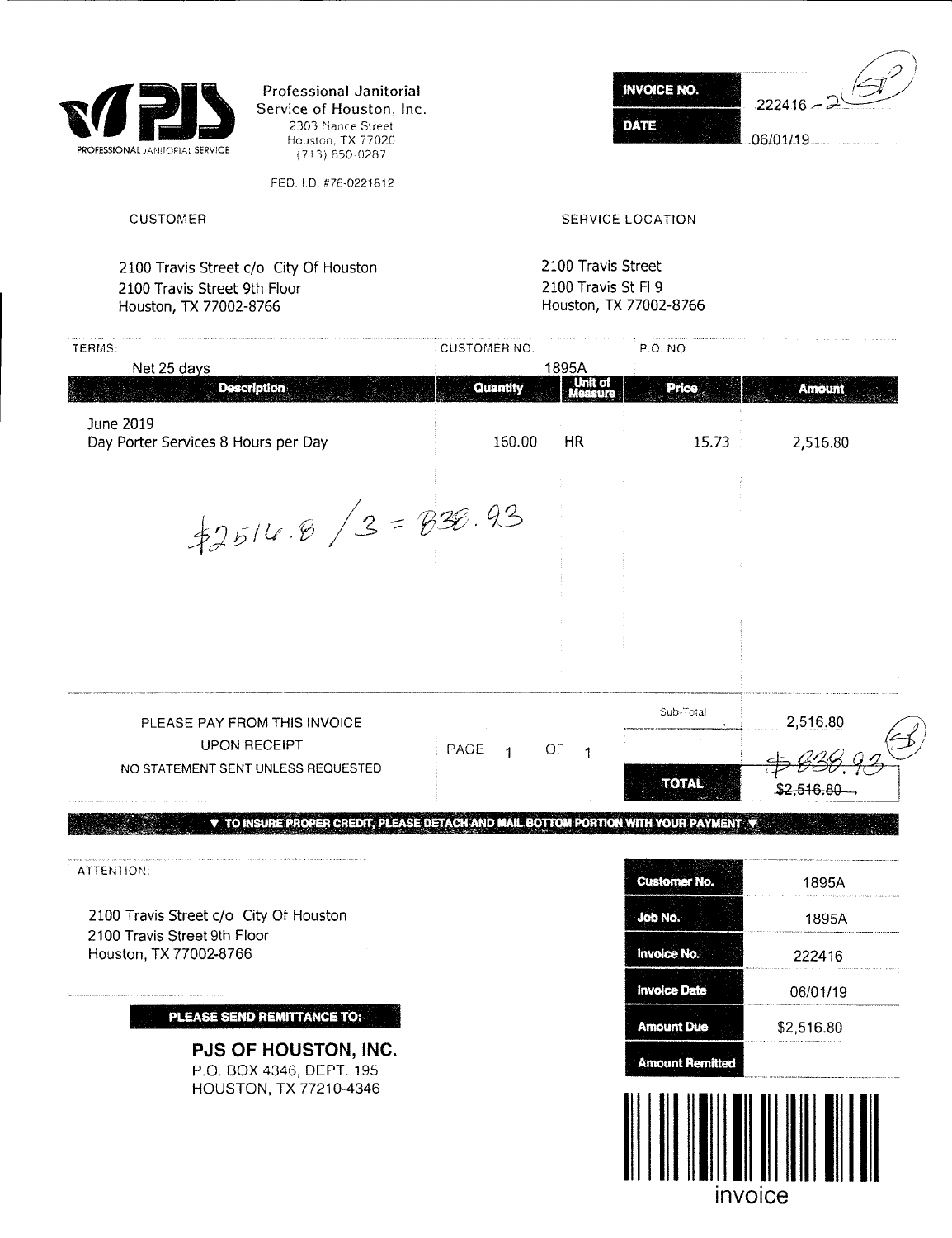# **City of Houston Housing and Community Development**

## **Admin. Purchase Order or Miscellaneous Payment Request**

**Vendor:** Professional Janitorial Services of Houston, Inc.

## **Purchase Order# (If applicable):**

**Invoice** #: **222416'** 

### **Payment Amount: \$838.93**

### **Date Invoice Received by City of Houston: 6/5/2019**

By signature below, I certify a full understanding of my accountability for having performed the following procedures and do not expect them to be validated again. I certify that all items were received or services were rendered.

- Confirmed that all invoice(s) are attached.
- Confirmed that all invoices are in compliance with 0MB Super Circular 2 CFR 200.
- Confirm that all required documentation is included with this request.

Deputy Director Name: Keith Bynam

|                 | Deputy Director Signature: Keeth W. 2pram |
|-----------------|-------------------------------------------|
|                 |                                           |
| Date: $6/12/19$ |                                           |